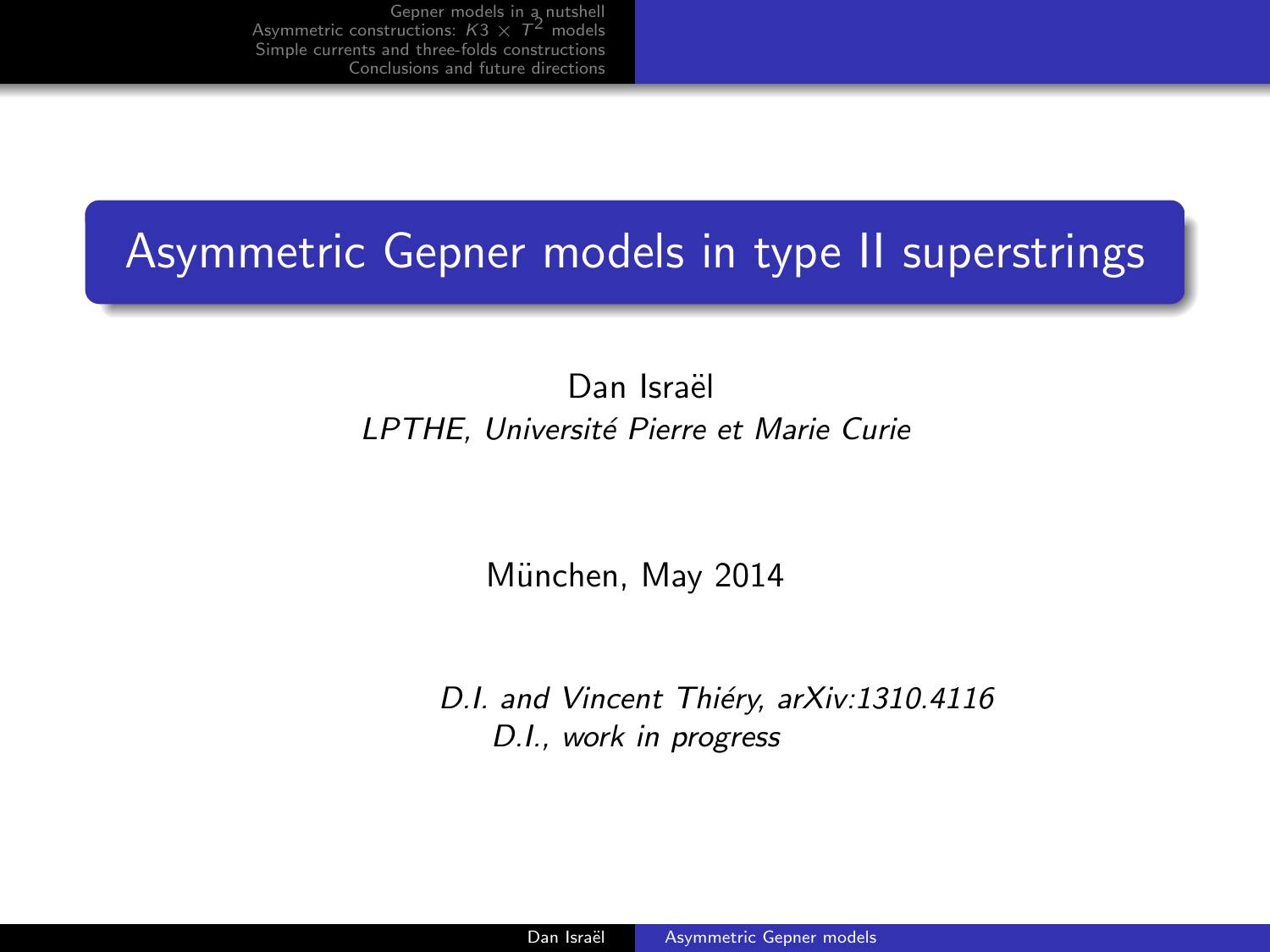## Introduction

#### Type II compactifications with fewer moduli and susy's

- $\bullet$  Besides flux compactifications of type II SUGRA  $\bullet$  are there models with a better grip on  $\alpha'$  corrections ?
- NSNS three-form flux alone is not allowed because of the tadpole condition  $\int_{\mathcal{M}_6} e^{-2\Phi} H \wedge \star H = 0$

#### Non-geometric compactifications/asymmetric freely-acting orbifolds

- Some of these constructions provide such examples
- However, there are build upon free theories of bosons and fermions, raising some questions:
	- $\star$  are they very specific to free CFT's ?
	- $\star$  do they have a (non-)geometrical interpretation in higher dimension (especially for free-fermion models)?
- Having more sophisticated examples will also teach us about quantum geometry of string theory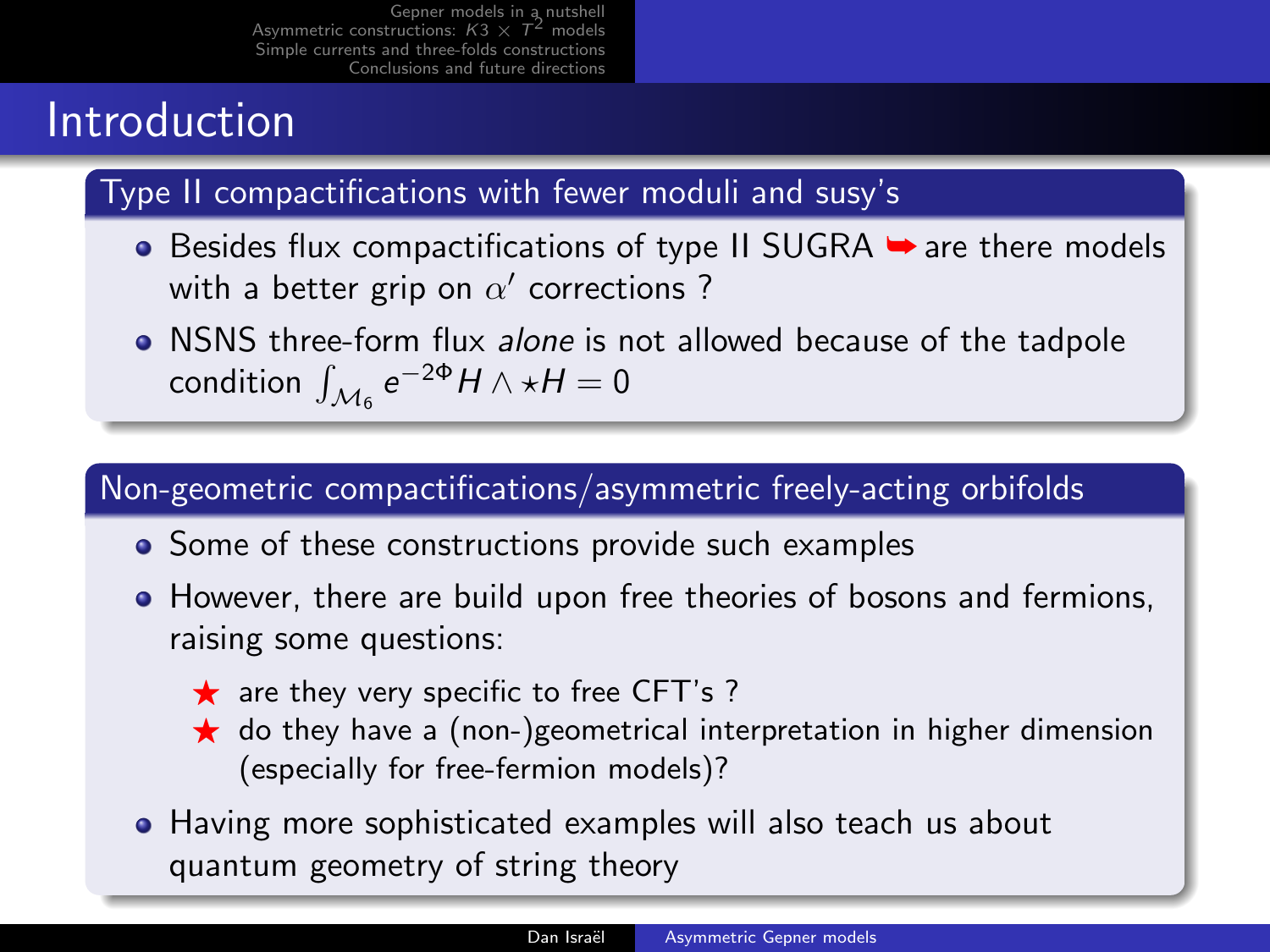#### Asymmetric Gepner models

- Gepner models provide solvable *interacting* worldsheet theories for Calabi-Yau compactifications (in the stringy regime of negative Kähler moduli)
- As we will explain, one can construct type II asymmetric Gepner models in a rather systematic fashion
- One can expect that the asymmetric Gepner models are still understandable from a CY perspective.

#### A sufficient condition for non-geometry ?

- We will consider type II models whose spacetime supercharges come only from the left-movers
- $\mathsf{SUGRA}$  susy conditions  $:\, \nabla^\pm_\mathsf{M} \epsilon^\pm := (\nabla_\mathsf{M} \pm \tfrac{1}{8} H_\mathsf{MNP} \mathsf{\Gamma}^{\mathsf{MNP}}) \epsilon^\pm = 0$ 
	- $\rightarrow$  one would need that  $\nabla_+$  has special holonomy (SU(3) in  $d = 6$ ) but not  $\nabla$ <sub>−</sub>, giving an *SU*(3)-structure compactification
	- $\cdot$  Contradicts the statement that  $H$ -flux alone is not allowed
- $\star$  No standard SUGRA interpretation (*i.e.* geometric) is possible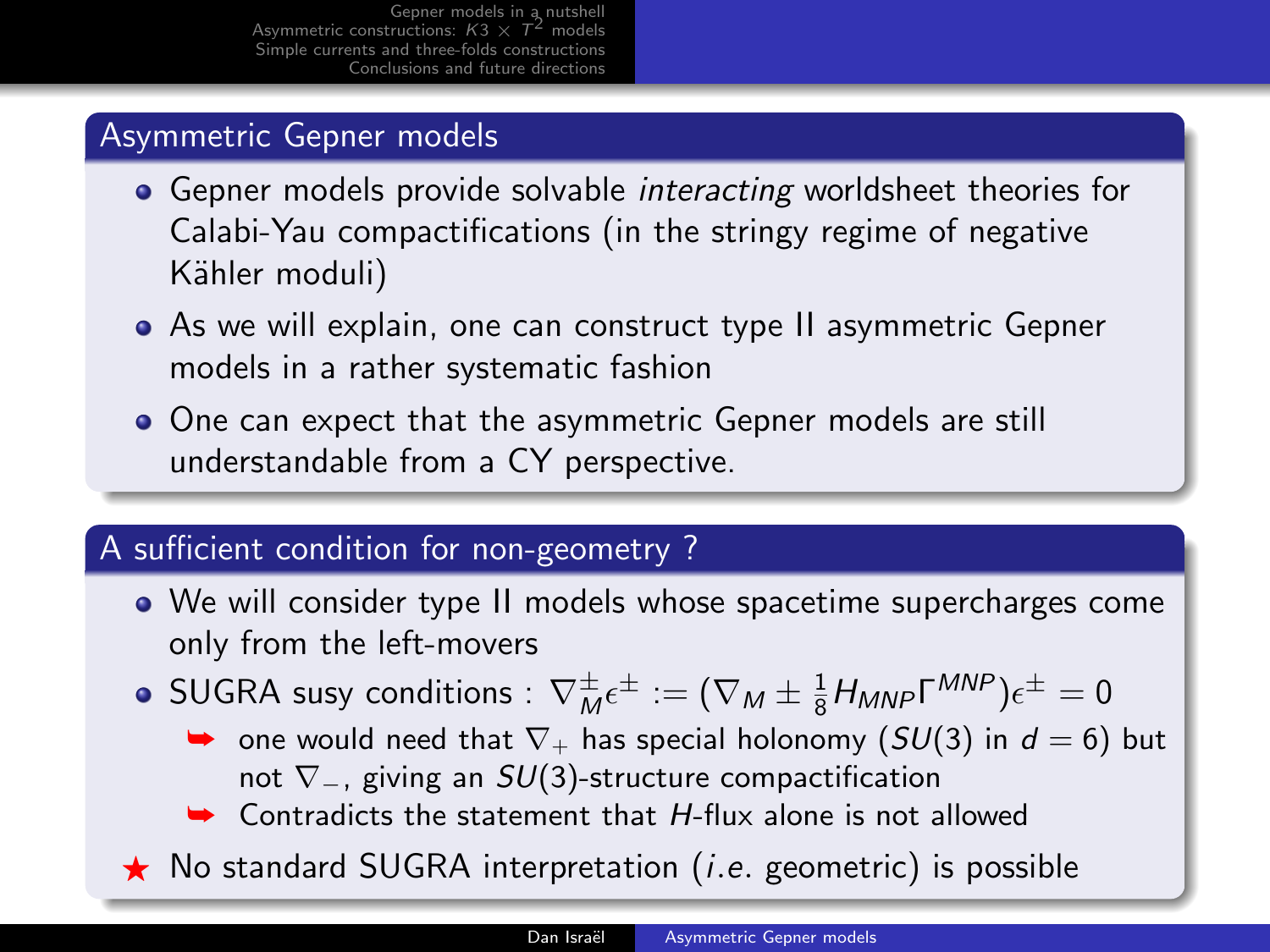#### **Outline**

- **1** [Gepner models in a nutshell](#page-4-0)
- 2 [Asymmetric constructions:](#page-9-0)  $K3 \times T^2$  models
- <sup>3</sup> [Simple currents and three-folds constructions](#page-15-0)
- <sup>4</sup> [Conclusions and future directions](#page-22-0)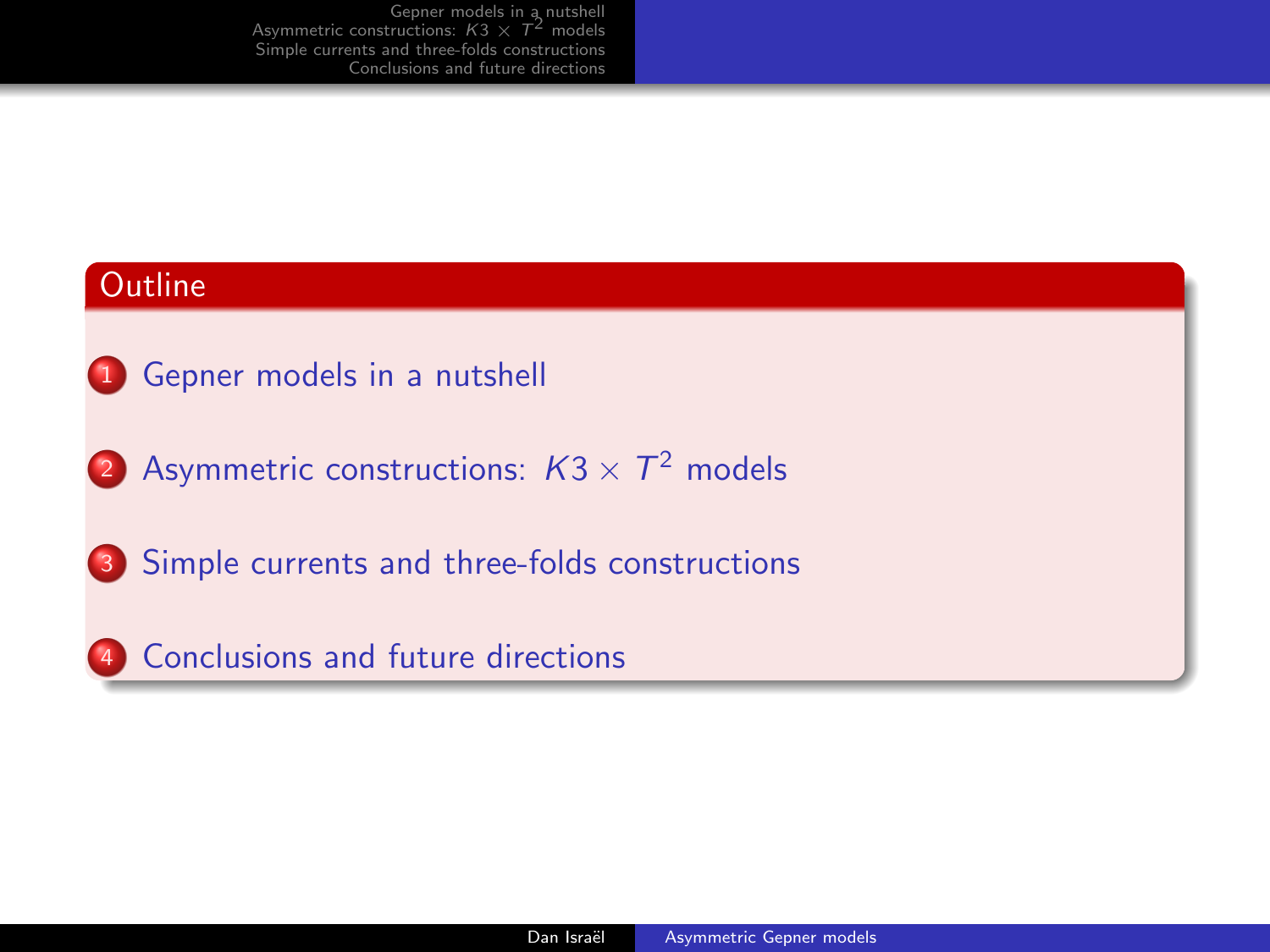### <span id="page-4-0"></span>[Gepner models in a nutshell](#page-4-0)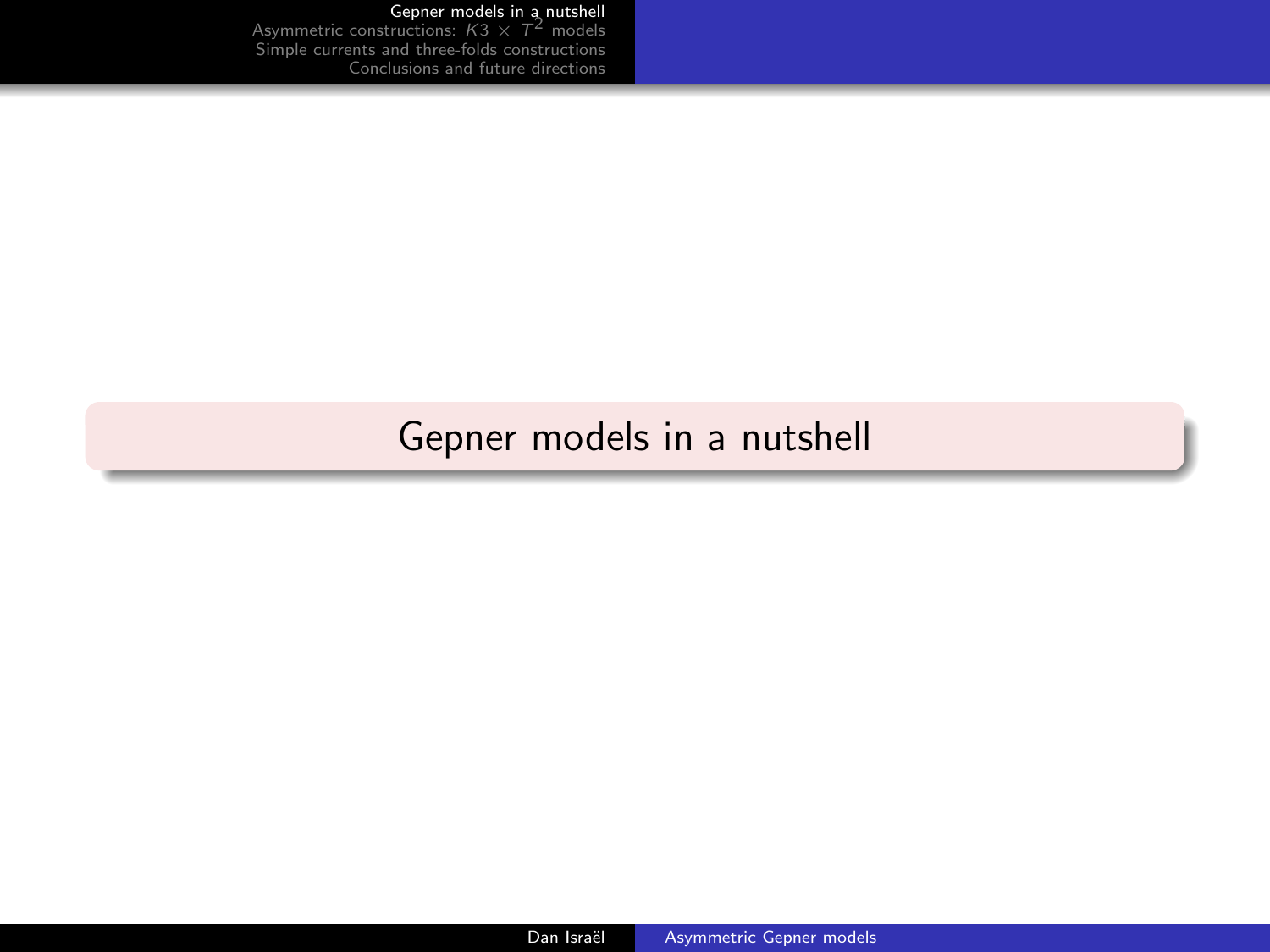# $\mathcal{N} = (2, 2)$  minimal models

- $\mathcal{M}_k$  is an  $\mathcal{N} = (2, 2)$  superconformal field theories in two dimensions with central charges  $c_L = c_R = 3 - \frac{6}{k}, k \in \{2, 3, \ldots\}$
- Splitting the Ramond and Neveu-Schwarz sectors according to the fermion number mod 2  $\longrightarrow$  coset CFT  $(SU(2)_{k-2} \times U(1)_2)/U(1)_k$ .
- Primary states are labelled by the triplet  $(j, m, s)$  with  $2j = 0, \ldots, k - 2, m \in \mathbb{Z}_{2k}$  and  $s \in \mathbb{Z}_{4}$  (s even is NS, s odd is R)
- **•** Primaries have and R-charge and conformal dimension

$$
Q_R \equiv \frac{s}{2} - \frac{m}{k} \mod 2 \ , \quad \Delta \equiv \frac{s^2}{8} + \frac{4j(j+1) - m^2}{4k} \mod 1
$$

#### Chiral rings

- ★ Antichiral primaries with  $m=2j$ ,  $s=0$   $\Rightarrow h=-\frac{1}{2}Q_R=\frac{j}{k}$
- ★ Chiral primaries with  $m = 2(j + 1)$ ,  $s = 2 \rightarrow h = \frac{1}{2}Q_R = \frac{1}{2} \frac{j+1}{k}$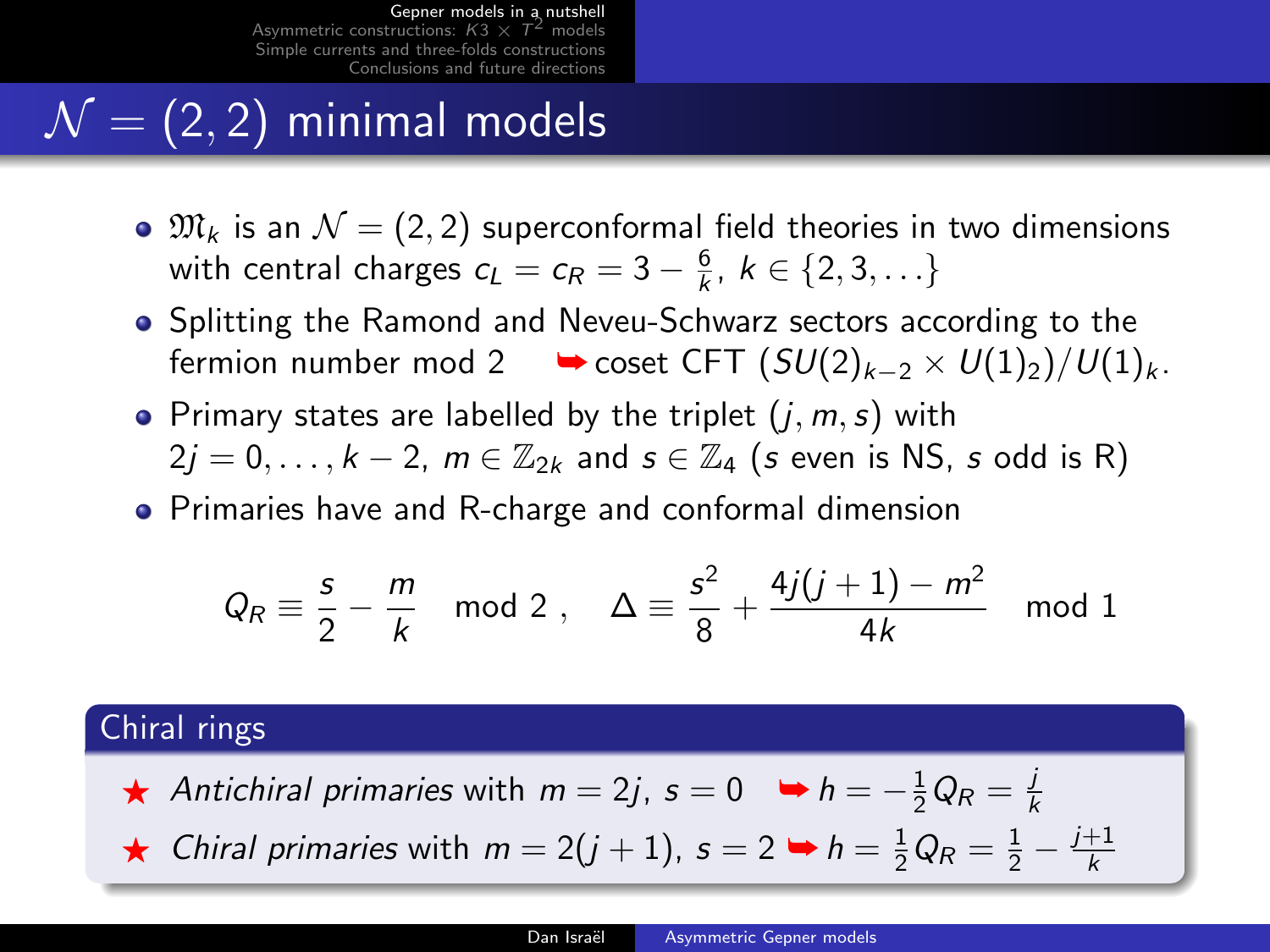# Building type II Gepner models

- Compactification to  $d = 10 2n$   $\rightarrow$  internal CFT with  $c_1 = c_R = 3n$
- Tensor product SCFT  $\prod_{i=1}^{r} \mathfrak{M}_{k_i}$  with  $3r 6\sum_{i=1}^{r} \frac{1}{k_i} = 3n$
- Representations of the chiral algebra associated with the characters

$$
\phi^{\lambda(\sigma)}_{\mu}(q) := \prod_{i=1}^r C^{j_i(s_i)}_{m_i}(q) \rightarrow Q_R(\mu, \sigma) \equiv \sum_{i=1}^r \left(\frac{s_i}{2} - \sum_{i=1}^r \frac{m_i}{k_i}\right) \mod 2
$$

Type II string compactification  $\colon\thinspace Q_R,\bar Q_R\in 2\mathbb Z+1$  and all chiral fermions in the same (NS or R) sector  $\rightarrow$  generalized GSO projection.

#### Gepner modular invariant  $(\mathcal{K}3 \times \mathcal{T}^{2}$  example)

$$
Z = \frac{1}{2^r} \sum_{\lambda,\mu,s_i} \sum_{b_0 \in \mathbb{Z}_k, b_i \in \mathbb{Z}_2} (-1)^{b_0} \frac{\Theta_{s_0,2}(q) \Theta_{s_0+b_0+2\sum_{i=1}^5 b_i,2}(\bar{q})}{\tau_2^2 \eta^3 \bar{\eta}^3} \frac{\Theta_{s_5,2}(q) \Theta_{s_5+b_0+2b_5,2}(\bar{q}) \Gamma_{2,2}}{\eta^2 \bar{\eta}^2} \times \phi_{\mu}^{\lambda(\sigma)}(q) \phi_{\mu+\beta_0b_0}^{\lambda(\sigma+b_0\beta_0+2\sum_j b_j\beta_j)}(\bar{q}) \delta^{(1)}\left(\frac{Q_R-1}{2}\right) \prod_{i=1}^5 \delta^{(1)}\left(\frac{s_0-s_i}{2}\right)
$$

 $K = \text{lcm}(4, 2k_1, \ldots, 2k_r), \ \beta_0 = (1, \ldots, 1), \ \beta_i = (0, \ldots, 0, 2, 0, \ldots, 0)$ • Generalized GSO induces twisted sectors labelled by  $b_0$  and  $\{b_i\}$ .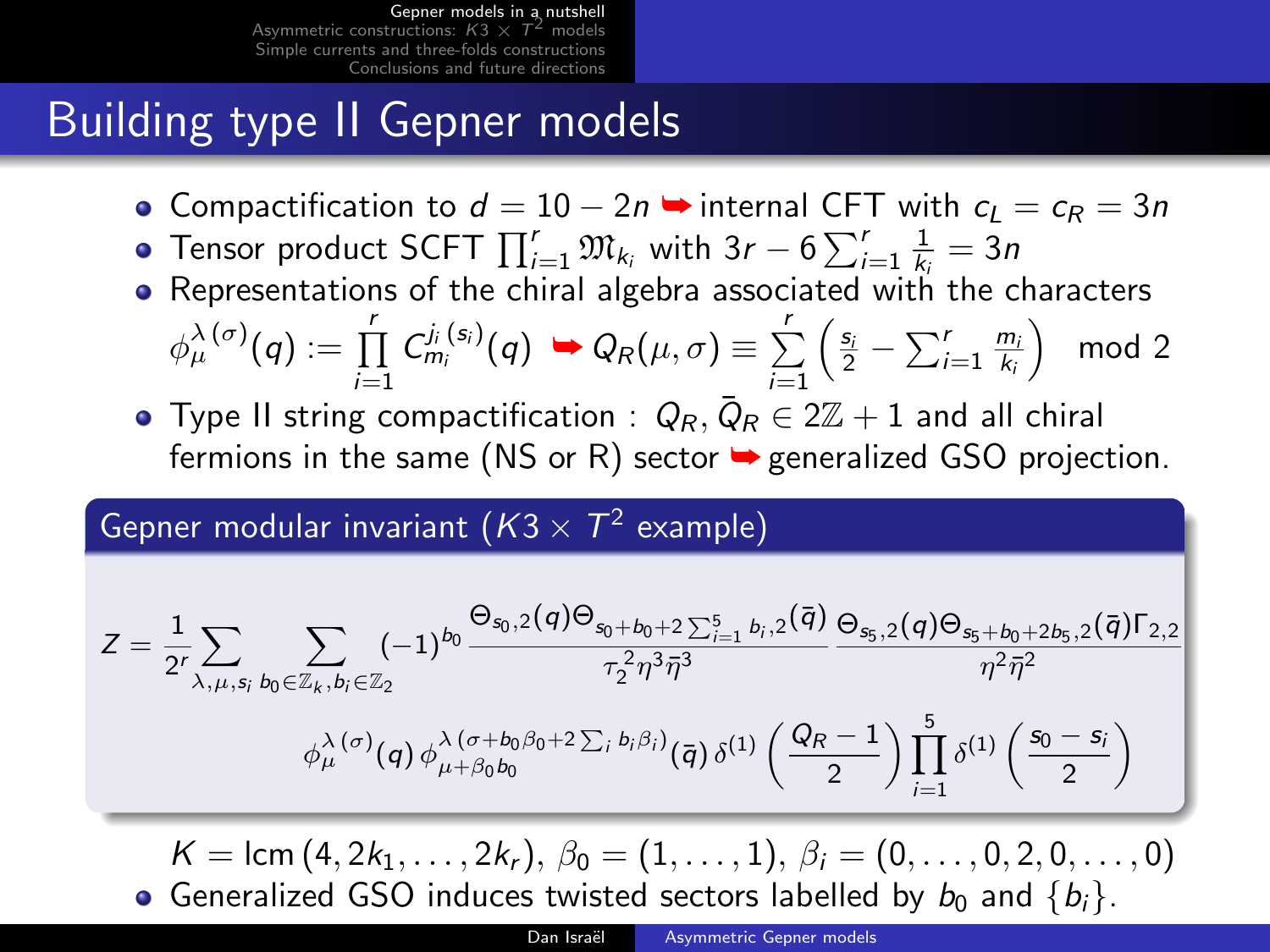# Geometry & moduli

- A Gepner model  $\prod_{i=1}^r \mathfrak{M}_{k_i}$  is believed to be the IR fixed point of the Landau-Ginzburg orbifold  $(W(X_i) = \sum_{i=1}^r X_i^{k_i})/\mathbb{Z}_N$ ,  $N = \text{lcm}(k_i)$ .
- The latter is obtained in the regime Re(t)  $\rightarrow -\infty$  of a  $U(1)$ ,  $\mathcal{N} = (2, 2)$  gauged-linear sigma model with FI parameter t
- **•** best described in the regime  $Re(t) \gg 1$  as the Calabi-Yau sigma-model corresponding to the hypersurface  $W(X_i) = 0$  in  $\mathbb{CP}^{n+1}$  with complexified Kähler modulus t.
- Moduli space of non-linear sigma models on  $CY_3$  spanned by the marginal chiral states (complex structure moduli space) and twisted chiral states (Kähler moduli space)
- Example: in the untwisted sector, marginal  $(a, a)$  states have  $m_i=2j_i$ ,  $s_i=0$  and are such that  $\sum_i\frac{\dot{J}_i}{k_i}=\frac{1}{2}$

 $\blacktriangleright$  mapped to the monomial deformations  $X_1^{2j_1} \dots X_r^{2j_r}$  of  $W(X_i)$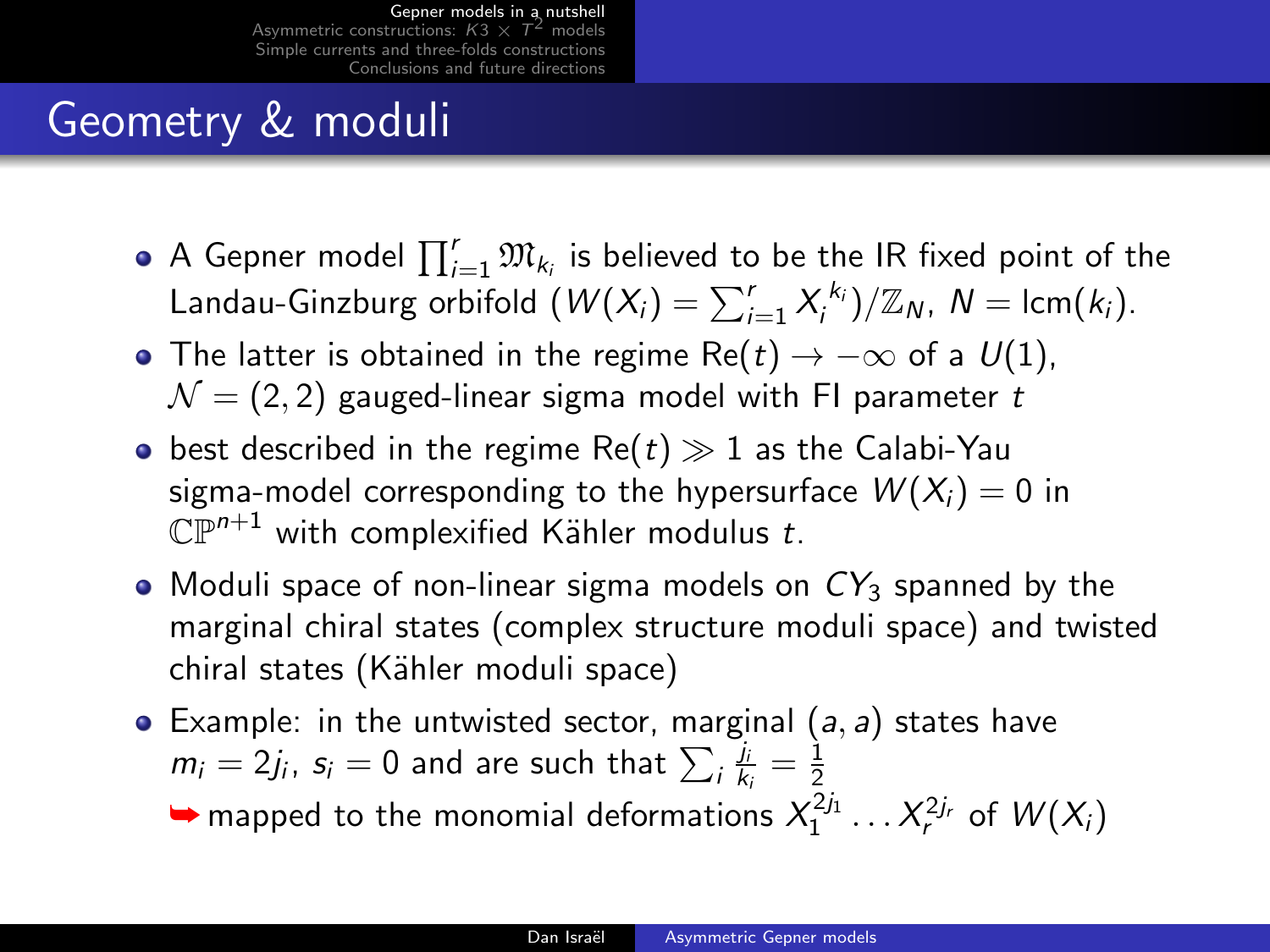# Some generalizations

- $\bullet$  One has chosen the *diagonal SU*(2)<sub>ki−2</sub> modular invariant for each minimal model  $\rightarrow$  one can use any of the ADE modular invariants
- New models by orbifoldizing a subgroup of the discrete global symmetry of the model  $(\prod_i \mathbb{Z}_{k_i})/\mathbb{Z}_N \rightarrow \text{CY}$  orbifolds
- Discrete torsion, *i.e.* extra phases in the twisted sectors, can be added to the orbifold partition function.
- Conveniently described in the simple current formalism (more later)
- In the heterotic case, many such asymmetric constructions have been explored (Schellekens & collaborators)
- Orientifolds compactifications based on Gepner models have been studied also in depth (Brunner, Hori, Hosomichi & Walcher)
- Suprisingly, the type II asymmetric models that we shall present now were not investigated (as far as I know)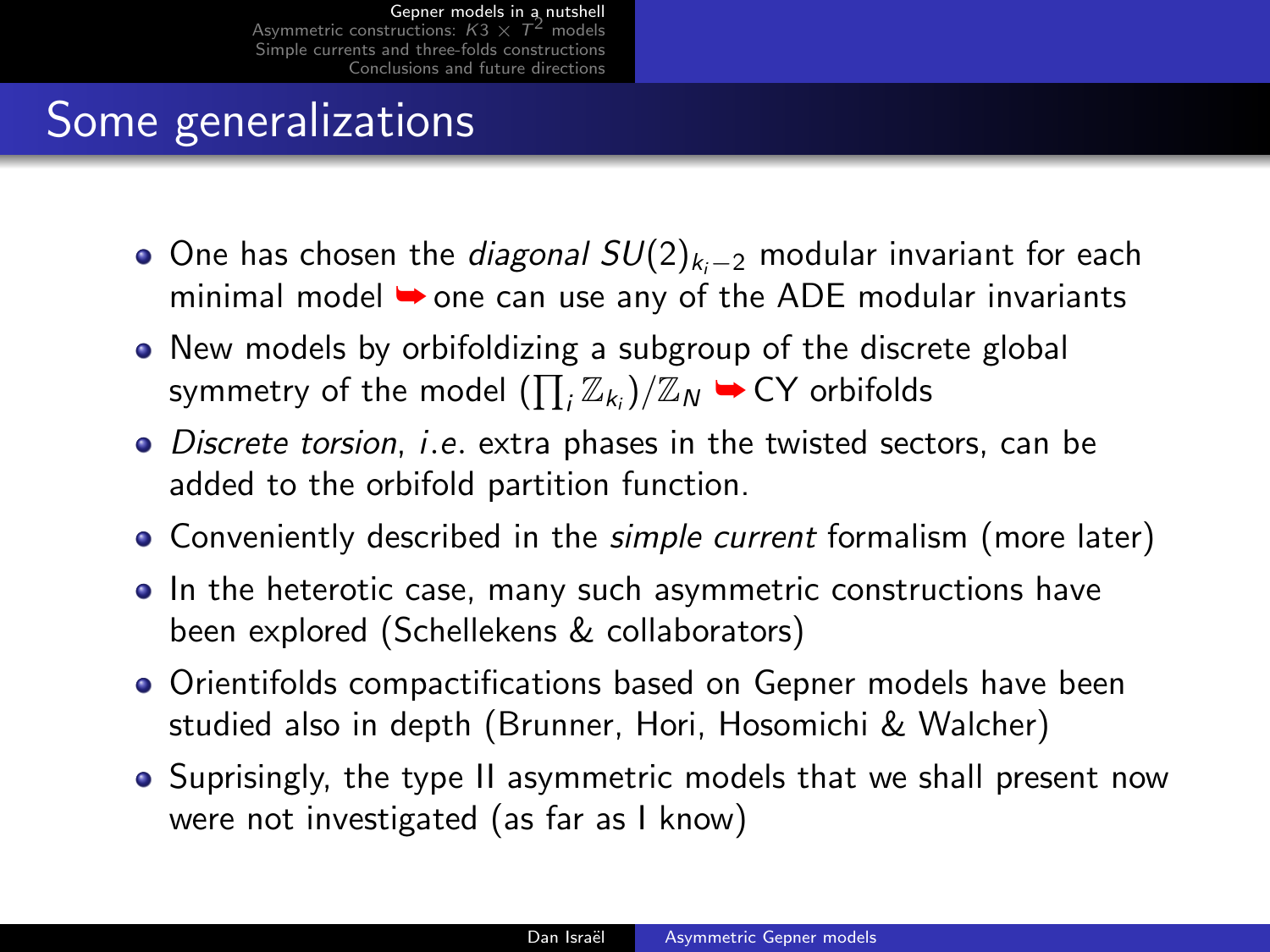### <span id="page-9-0"></span>[Asymmetric constructions:](#page-9-0)  $\textit{K3}\times \textit{T}^\text{2}$  models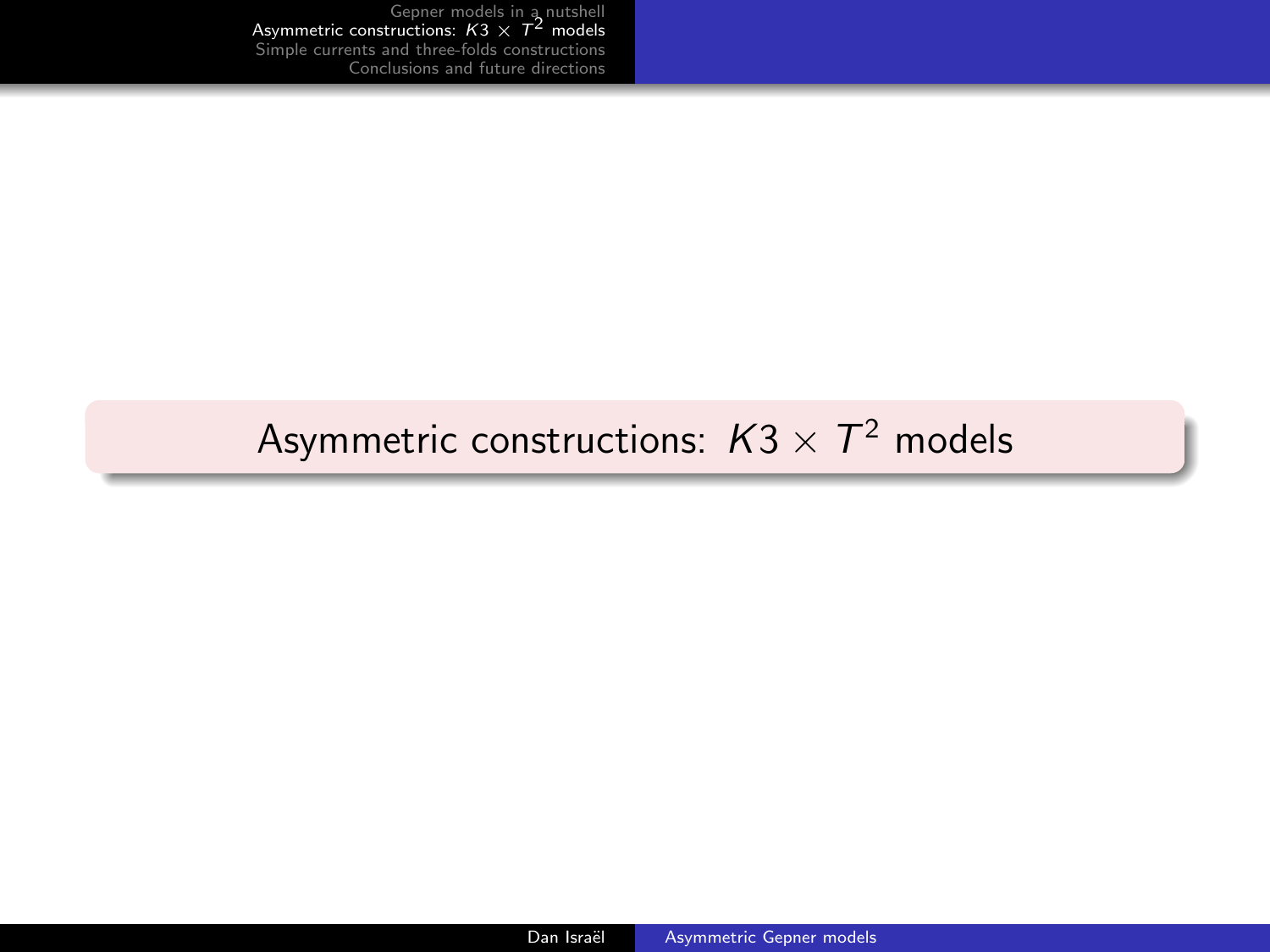# The idea

This first construction relies on a very simple observation:

Minimal models characters  $C_m^{j\, (s)}(q)$  behave as  $\chi^j(q)\Theta_{s,2}(q)\Theta_{m,k}(\bar{q})$ under modular transformations, as far as the  $(j, m, s)$  labels are concerned

- Comes from the implicit definition of minimal model characters  $\chi^j \Theta_{s,2} = \sum \; \; C^{j \, (s)}_m \Theta_{m,k} \, ,$  where  $\chi^j$  is an  $SU(2)_{k-2}$  character.  $m \in \mathbb{Z}_{2k}$
- One can then replace, in the  $K3 \times T^2$  partition function, the One can then replace, in the  $K3 \times T$  partition function, the contribution of  $S^1 \times \mathfrak{M}_{k_i}$  (the circle being at radius  $\sqrt{\alpha' k_i}$ ) as

$$
\begin{aligned} \frac{\Gamma_{1,1}(q,\bar{q})}{|\eta|^2} \ C^{j_i\,(s_i)}_{m_i}(q) \ C^{j_i\,(s_i+b_0+2b_i)}_{m_i+b_0}(\bar{q}) \; \longrightarrow \\ & \frac{1}{|\eta|^2} C^{j_i\,(s)}_{m_i}(q) \left( \Theta_{m_i+b_0,k_i}\ \chi^{j_i}(\bar{q}) \ \Theta_{s_i+b_0+2b_i,2}(\bar{q}) \right) \\ & = \sum_{\bar{m}_i \in \mathbb{Z}_{k_i}} \frac{\Theta_{m_i+b_0,k_i}(q) \Theta_{\bar{m}_i,k_i}(\bar{q})}{|\eta|^2} \ C^{j_i\,(s_i)}_{m_i}(q) \ C^{j_i\,(s_i+b_0+2b_i)}_{\bar{m}_i}(\bar{q}) \end{aligned}
$$

• Sort of asymmetric freely-acting orbifold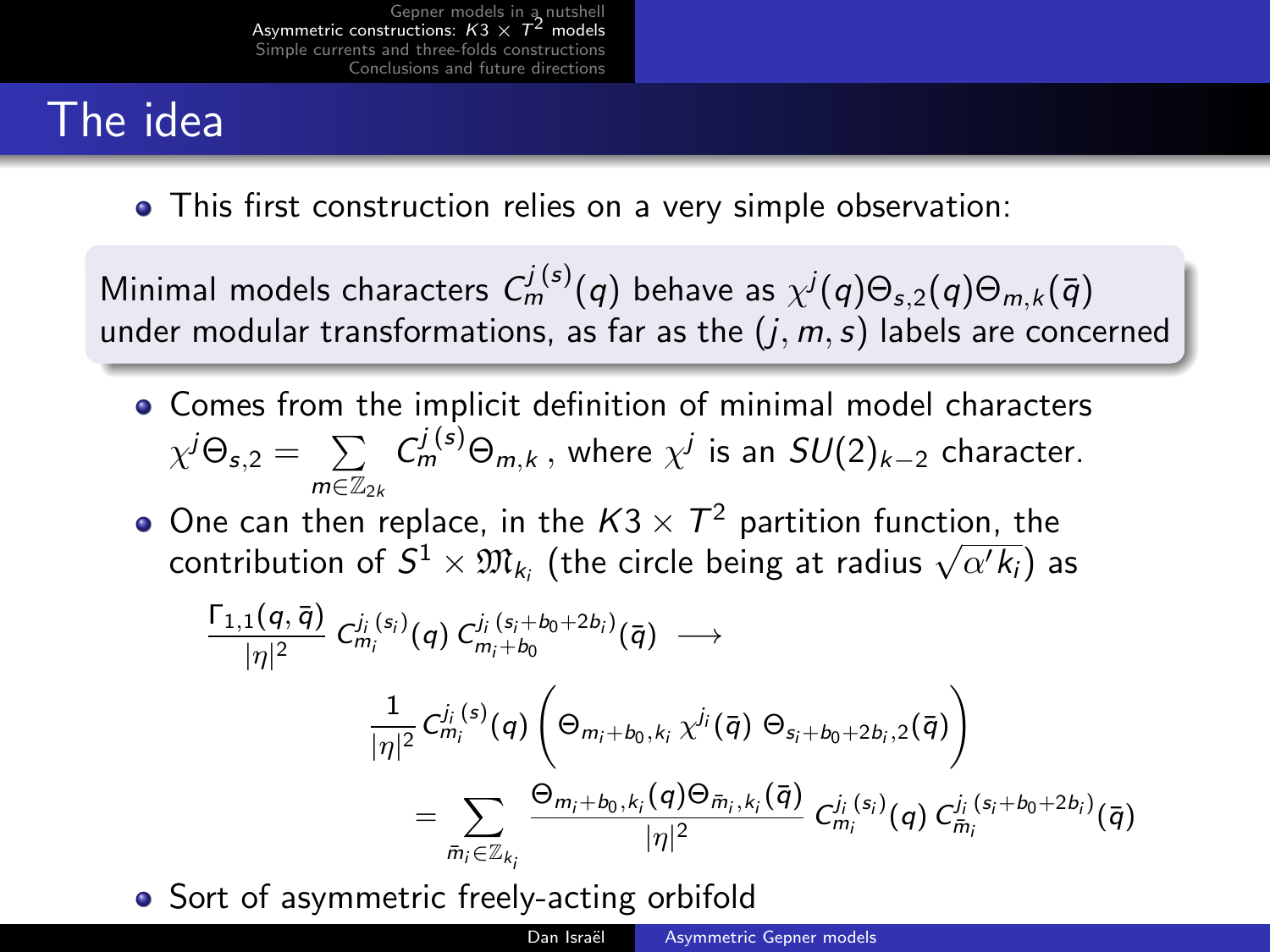# Models

- For each of the 14 Gepner models for  $K3 \rightarrow$  one has two chose which pair of minimal models is 'twisted'
- List of 62 inequivalent asymmetric Gepner models for  $\mathcal{K}3\times \mathcal{T}^2$  (last two are twisted)

(2, 3, 10, 15), (2, 10, 3, 15), (2, 15, 3, 10), (3, 10, 2, 15), (3, 15, 2, 10), (10, 15, 2, 3) (2, 3, 8, 24), (2, 8, 3, 24), (2, 24, 3, 8), (3, 8, 2, 24), (3, 24, 2, 8), (8, 24, 2, 3) (2, 3, 9, 18), (2, 9, 3, 18), (2, 18, 3, 9), (3, 9, 2, 18), (3, 18, 2, 9), (9, 18, 2, 3) (2, 3, 7, 42), (2, 7, 3, 42), (2, 42, 3, 7), (3, 42, 2, 7), (7, 42, 2, 3), (3, 7, 2, 42) (2, 4, 6, 12), (2, 6, 4, 12), (2, 12, 4, 6), (4, 12, 2, 6), (6, 12, 2, 4), (4, 6, 2, 12) (2, 4,5, 20), (2, 5, 4, 20), (2, 20, 4,5), (5, 20, 2, 4), (4, 5, 2, 20), (4, 20, 2, 5) (2, 3, 12, 12), (2, 12, 3, 12), (12, 12, 2, 3), (3, 12, 2,12) (3, 3, 4, 12), (3, 4, 3, 12), (3, 12, 3, 4), (4, 12, 3, 3)  $(2, 5, 5, 10)$ ,  $(2, 10, 5, 5)$ ,  $(5, 5, 2, 10)$ ,  $(5, 10, 2, 5)$ (2, 4, 8, 8), (2, 8, 4, 8), (8, 8, 2, 4), (4, 8, 2, 8)  $(3, 4, 4, 6), (3, 6, 4, 4), (4, 4, 3, 6), (4, 6, 3, 4)$ (3, 3, 6, 6), (3, 6, 3, 6), (6, 6, 3, 3)  $(2, 6, 6, 6)$ ,  $(6, 6, 2, 6)$  $(4, 4, 4, 4)$ 

As we will see, 33 of them give exactly the same low-energy spectrum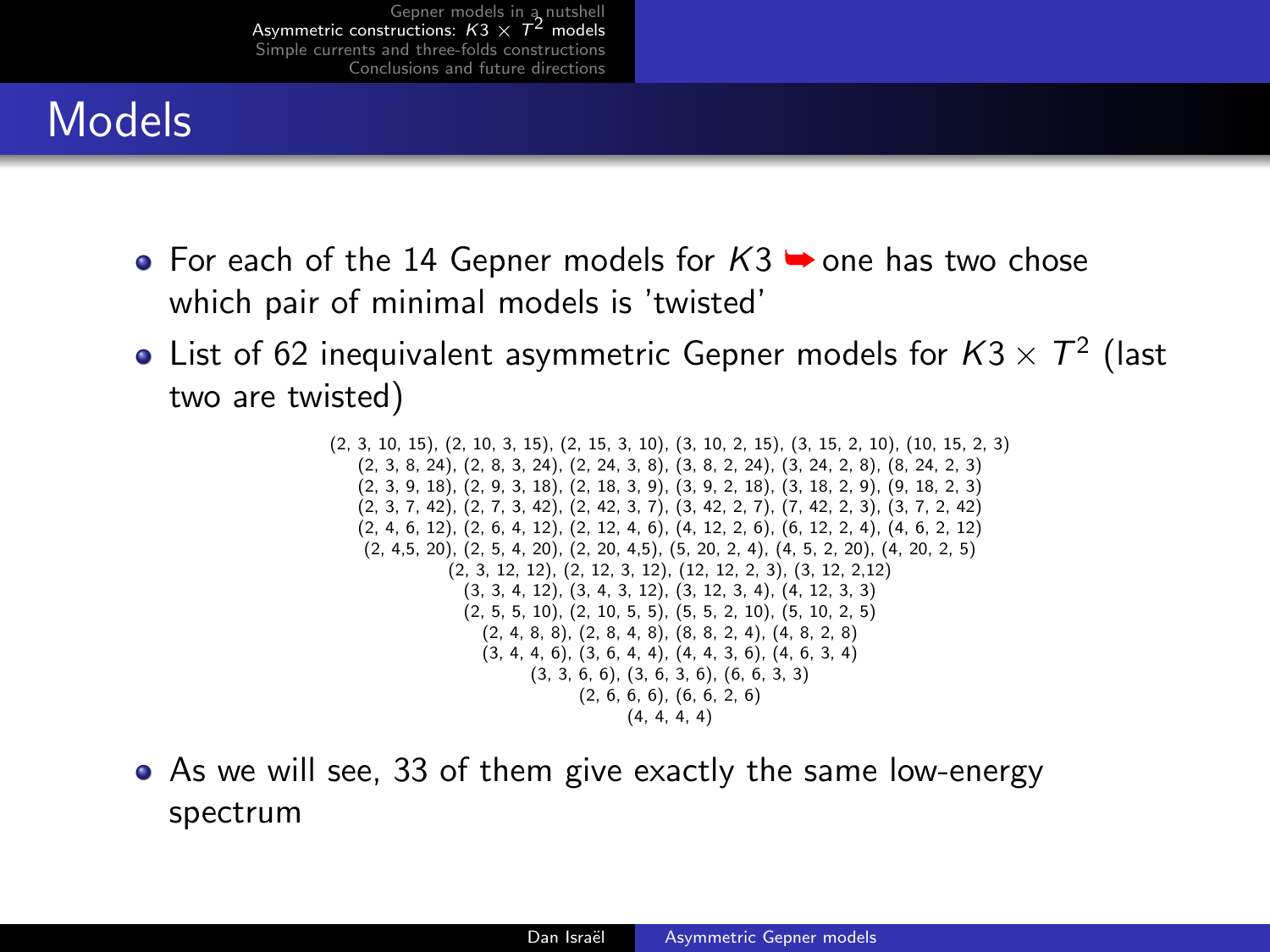## Space-time susy & Ramond ground states

Relevant piece of the partition function for the discussion

$$
\prod_{i=1}^{2} C_{m_i}^{j_i(s_i)} \bar{C}_{m_i+b_0}^{j_i(s_i+b_0+2b_i)} \prod_{i=3}^{4} \sum_{\bar{m}_i \in \mathbb{Z}_{k_i}} \Theta_{m_i+b_0,k_i} \bar{\Theta}_{\bar{m}_i,k_i} C_{m_i}^{j_i(s_i)} \bar{C}_{\bar{m}_i}^{i_i(s_i+b_0+2b_i)} \\ \times \delta^{(1)} \left( \sum \frac{s_i}{4} - \sum \frac{m_i}{2k_i} - \frac{1}{2} \right)
$$

- On the left-moving side **→** the generalized GSO projection onto odd-integer R-charge still provides two spacetime supersymmetries
- On the right moving side, since  $\bar{m}_{3,4}$  are unconstrainted, the right R-charge is not integer-valued  $\rightarrow$  no spacetime susy from the right
- Explicitely, the right Ramond ground states get a mass shift from the twisted  $\mathcal{T}^2$  lattice
- The right gravitinos are in the sector  $j_i = 0, m_i = 0, s_i = 1 \mod 2$ and  $b_0 = 1 \blacktriangleright$  mass  $M = \sqrt{\frac{1}{\alpha' k_3} + \frac{1}{\alpha' k_4}}$
- All the models have  $\mathcal{N} = 2$  space-time supersymmetry, and no massless RR states.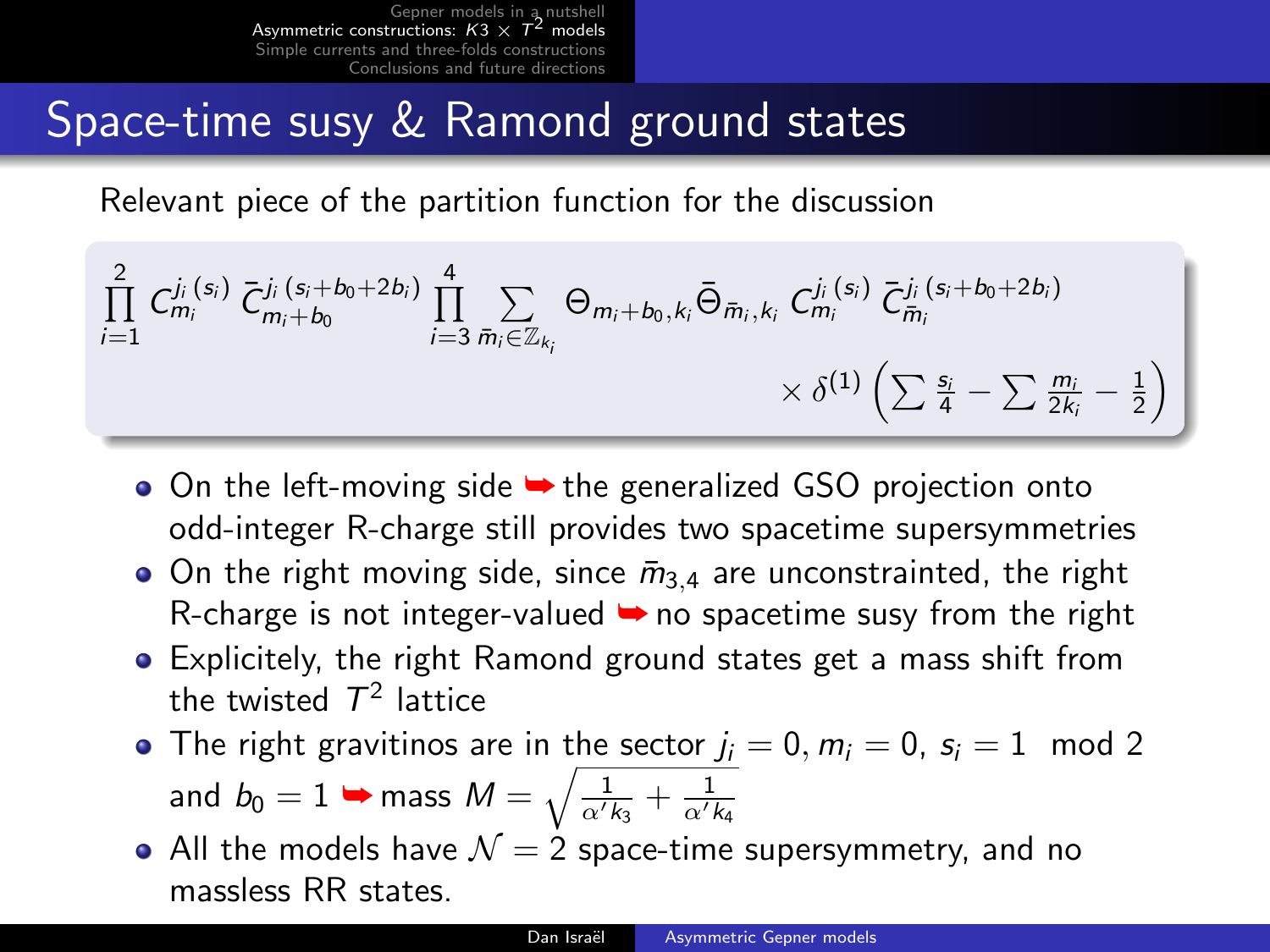### Massless spectra

On the left, one still looks for chiral states with  $Q_R = \sum_i \frac{2j_i}{k_i} = 1$ , but there exists an important new constraint : the mass shift from the twisted torus lattice should vanish

 $2j_3 + b_0 \equiv 0 \mod 2k_3$ ,  $2j_4 + b_0 \equiv 0 \mod 2k_4$ 

- For each such left chiral states, one looks for right states of dimension 1/2 (not necessarily chiral in principle)  $\rightarrow$  one finds that only the subset of the original massless states satifying the above conditions are massless (both untwisted & twisted)
- The theory has a right  $SU(2)_{k_3-2} \times SU(2)_{k_4-2}$  affine symmetry, leaving invariant the massless states but acting on the massive spectrum
- As the  $U(1)^2$  affine currents of the  $T^2$  CFT are not lifted, one can move away from this extended symmetry point

 $\blacktriangleright$  generically gravitini masses are  $M = \sqrt{\frac{T_2}{U_2} + \frac{(T_1 \pm 1)^2}{U_2 T_2}}$  $\frac{I_1 \pm 1)^2}{U_2 T_2}$ .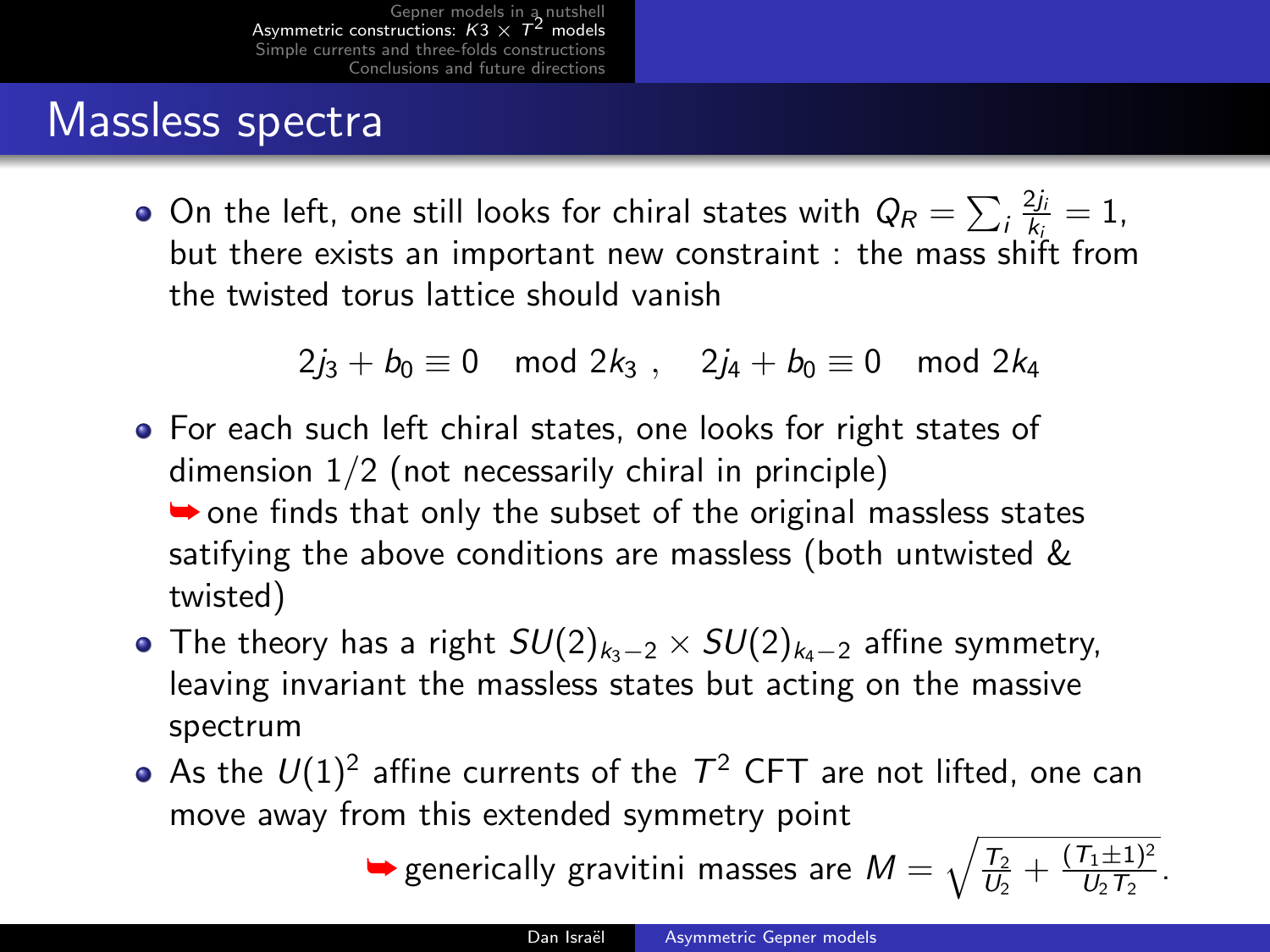# Scan of all models

- All the models have an  $\mathcal{N}=2$  supergravity multiplet, and three vector multiplets (STU) corresponding to the torus moduli and to the axio-dilaton
- Out of the 62 inequivalent asymmetric Gepner models, 33 don't have any other multiplets

**► STU** supergravity at low energies

- The other 29 models have some sporadic hypermultiplets corresponding to the surviving K3 moduli, with no regular pattern
- Unlike type II compactifications on  $CY_3$ , the dilaton sits in a vector multiplet  $\rightarrow$  the hypermultiplets moduli space receives no quantum corrections
- Are there other descriptions under STU triality (e.g. in heterotic) ?  $\bigstar$ Heterotic duals, if any, should have some nonperturbative nature (as  $U$  and  $S$  are exchanged).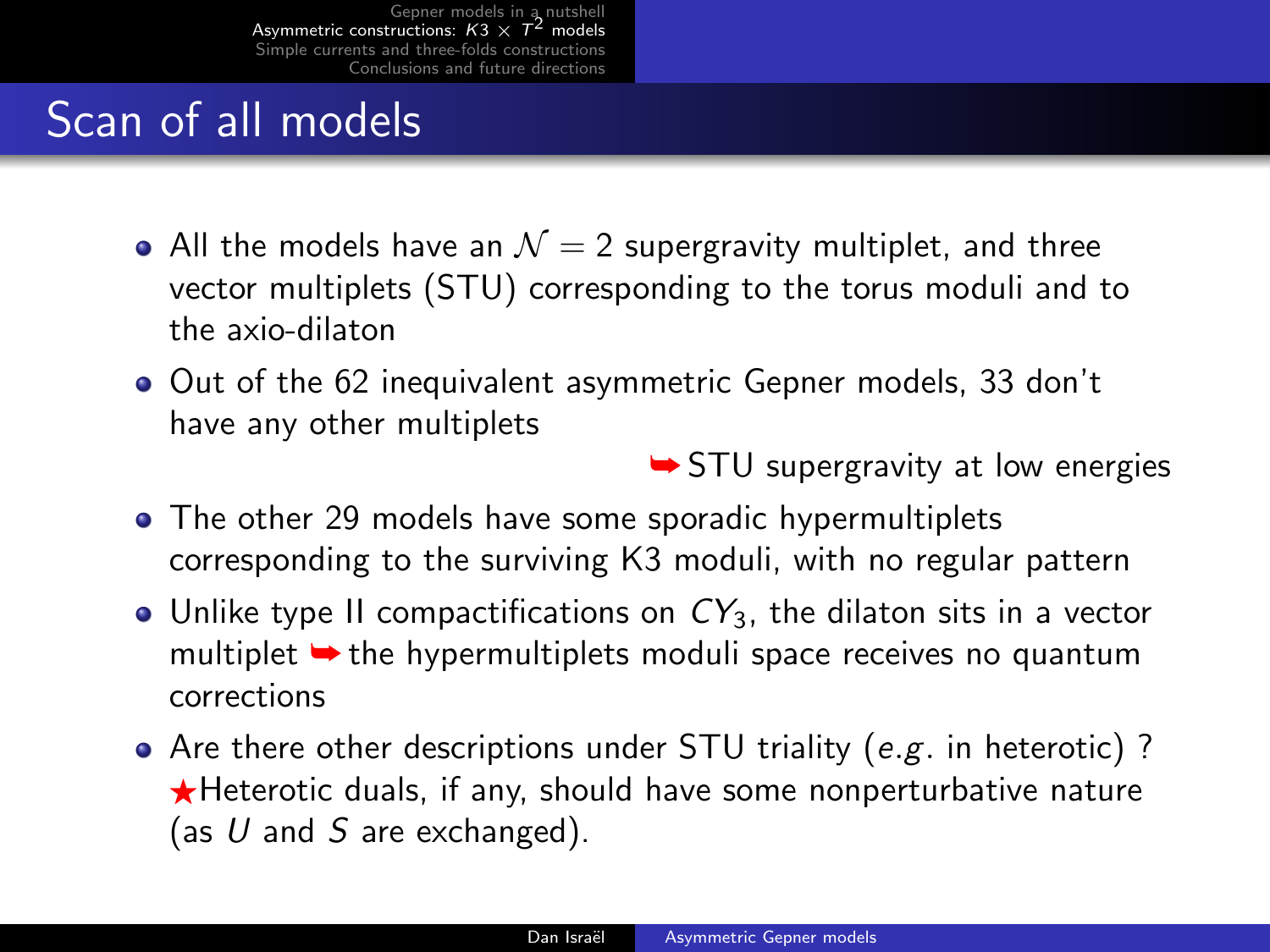### <span id="page-15-0"></span>[Simple currents and three-folds constructions](#page-15-0)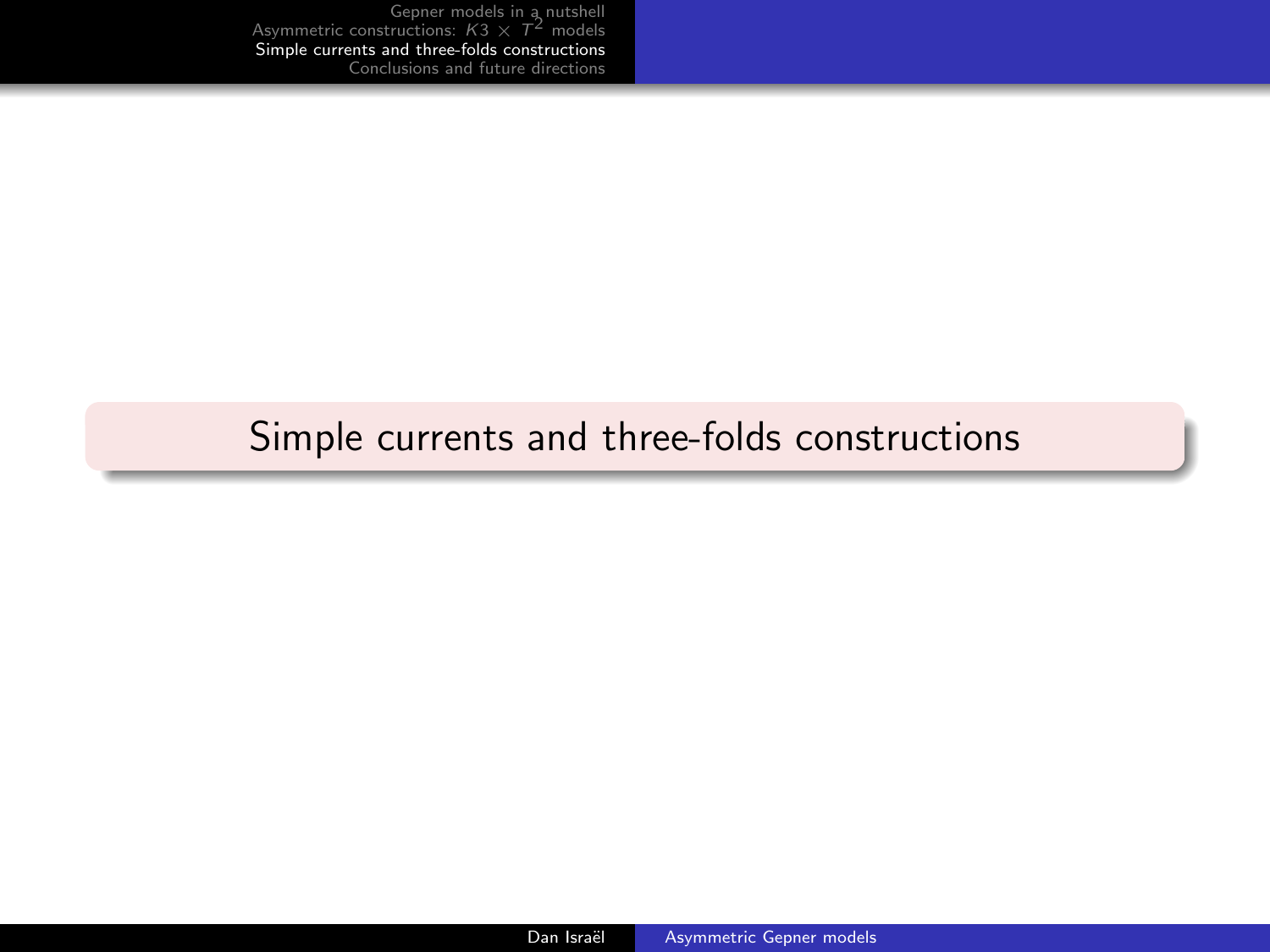## Simple current extensions & discrete torsion

As often, finding generalizations requires a bit of formalism

- A simple current J is a primary such that by fusion with a generic primary (in particular with themselves) gives a single primary :  $J \star \phi_{\mu} = \phi_{\nu}$
- $\bullet$  In a rational CFT a simple current  $J_i$  generates an final Abelian group  $\mathbb{Z}_{n_i}$ ,  $n_i$  being the *length* of the simple current
- The action of a simple current on a primary defines its *monodromy* charge  $Q_i(\mu) = \Delta(\phi_{ii}) + \Delta(J_i) - \Delta(J_i \star \phi_{ii})$  mod 1
- Two-currents are *mutually local* if  $Q_i(J_i) = 0$

#### Minimal models simple currents

• Simple currents  $J_{m,s}$  of the mininimal models : primaries of quantum numbers  $(i = 0, m, s)$ 

$$
J_{m,s}\star V_{m'}^{j'(s')}=V_{m'+m}^{j'(s'+s)}.
$$

 $\mathfrak{L}_{m,s}$ , the length of the orbit generated by the simple current  $J_{m,s}$ , is the smallest integer such that (for odd  $k$ )

$$
\mathfrak{L}_{m,s} s \equiv 0 \mod 4, \ \mathfrak{L}_{m,s} m \equiv 0 \mod 2k
$$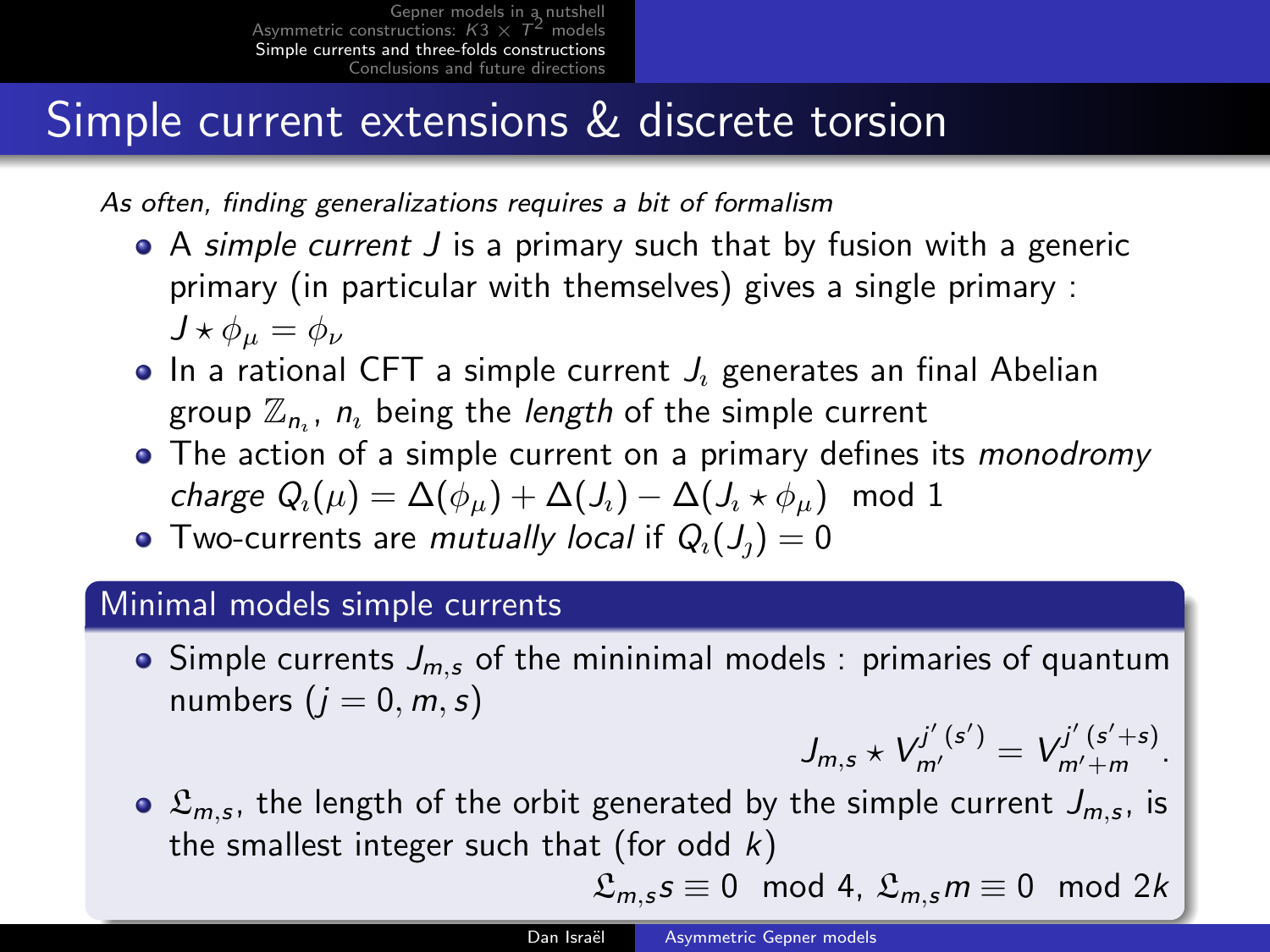The diagonal partition function of a given RCFT can be extended by a set of simple currents  $\{J_{\imath},\imath=1,\ldots,M\}$  as

$$
Z = \sum_{\mu} \prod_{i=1}^M \sum_{b_i \in \mathbb{Z}_{n_i}} \phi_{\lambda}(q) \phi_{\lambda + \sum_{i=1}^M \beta_i b_i}(\bar{q}) \delta^{(1)}(Q_i(\mu) + X_{ij}b_j),
$$

with  $\beta_i$  such that  $J_i \star \phi_\mu = \phi_{\mu+\beta_i}$ .

• The selection rule depends on the (Q-valued)  $M \times M$  matrix  $X_{ij}$ whose symmetric part is determined by the relative monodromies of the currents:

$$
X_{ij}+X_{ji}=Q_i(J_j) \mod 1
$$

• The antisymmetric part, called *discrete torsion*, should merely be such that for all entries of X

$$
\gcd(n_i, n_j) X_{ij} \in \mathbb{Z}
$$

• If the left and right Kernels of  $X$  are different, the simple-current extended modular invariant is asymmetric.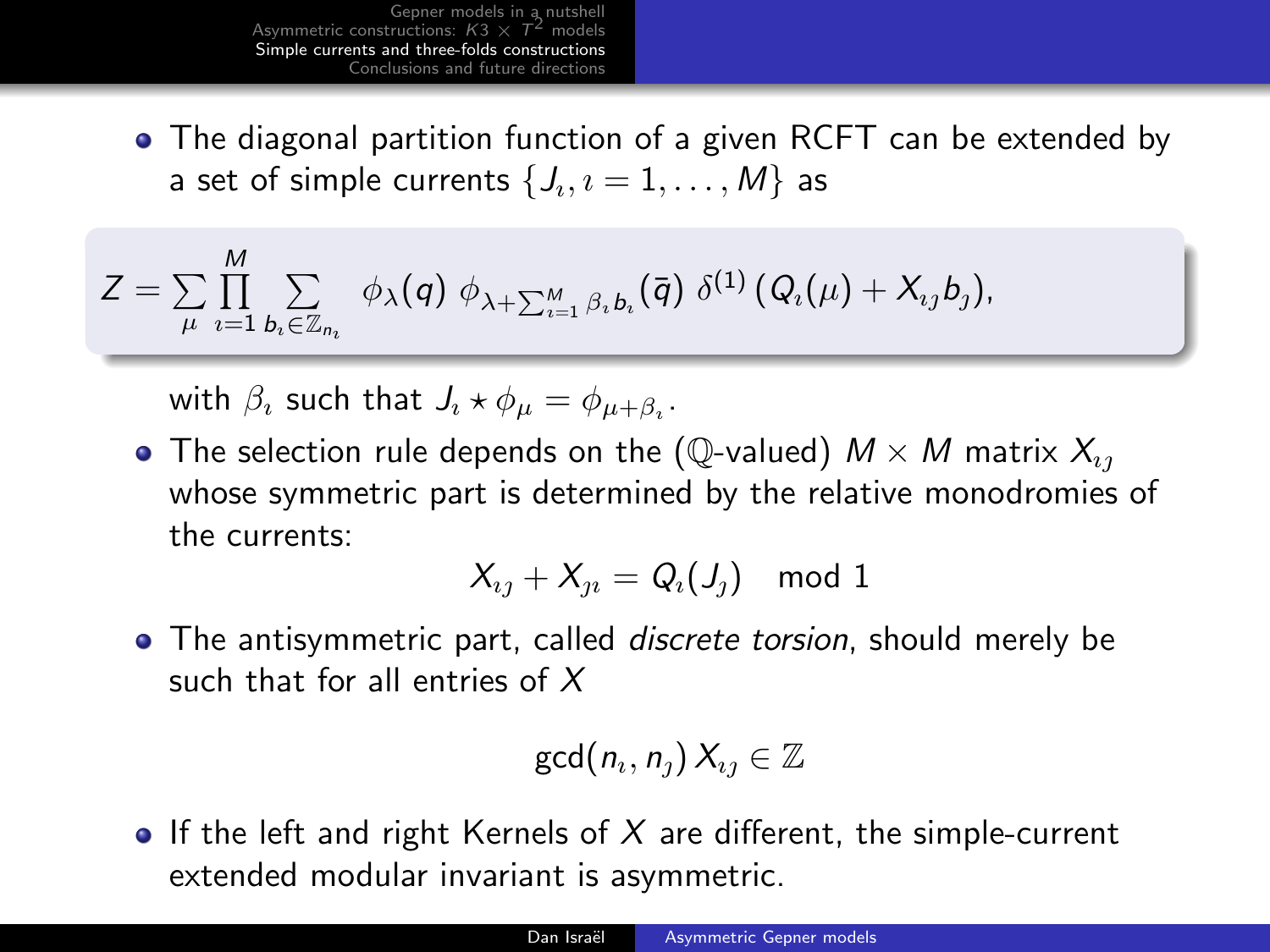# $\mathcal{K}3\times \mathcal{T}^2$  asymmetric models as simple current extensions

Aim of the exercise : asymmetric  $K3 \times T^2$  models from a simple current extension

- One starts with an ordinary Gepner model for  $K3 \times \mathcal{T}^2$  with torus moduli  $U = i\alpha' \sqrt{k_3 k_4}$ ,  $T = i\sqrt{\frac{k_4}{k_3}}$ interactional torus  $U(1)_{k_3} \times U(1)_{k_4}$  with extended chiral algebration
- A generic simple current of the model has quantum numbers ( $\alpha$ ,  $\beta$ ) left  $\mathbb{Z}_{2k_3}\times \mathbb{Z}_{2k_4}$  charges of the  $\mathcal{T}^2)$  $(j_1 = 0, \ldots, j_4 = 0; s_0, \ldots, s_5; m_1, \ldots, m_4; \alpha, \beta)$
- The usual Gepner model is a simple current extension with

$$
J_0 = (0, \ldots, 0; 1, \ldots, 1; 1, \ldots, 1; 0, 0)
$$
  
\n
$$
J_i = (0, \ldots, 0; 2, 0, \ldots, 0, 2, 0, \ldots, 0; 0, \ldots, 0; 0, 0), \quad i=1, \ldots, 4
$$

 $\bullet$  The  $J_0$ -extension enforces the generalized GSO projection, while the  $J_i$  extensions align the all fermions in the Ramond or Neveu-Schwarz sector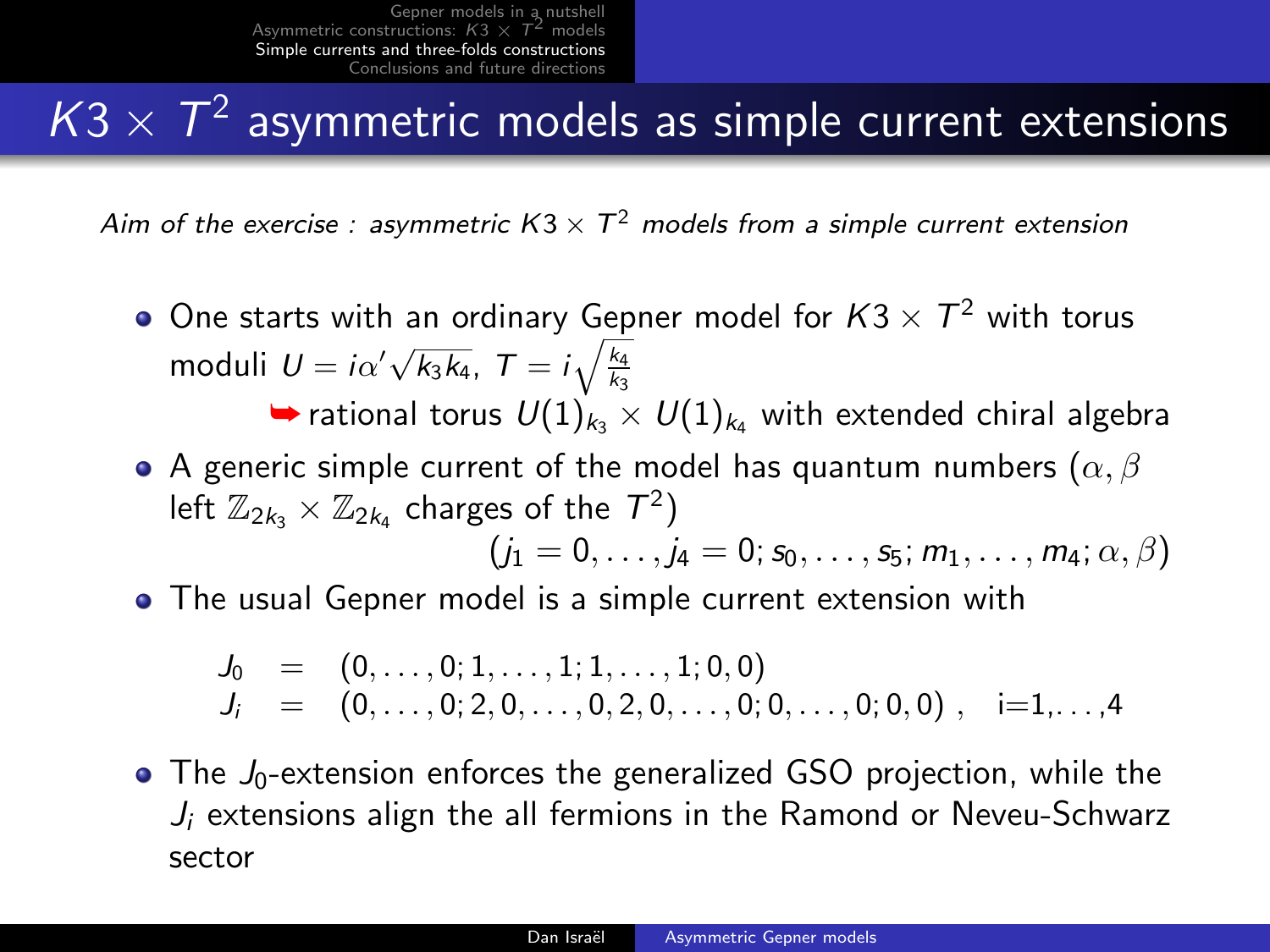• We add a simple current extension that is not mutually local with the Gepner simple current  $J_0$ , but local with respect to the simple currents  $\{J_i\}$ 

$$
J_{\alpha} \quad = \quad \left(0,\ldots,0;0,\ldots,0;0,0,2,0;2,0\right)
$$

$$
J_{\beta} = (0, \ldots, 0; 0, \ldots, 0; 0, 0, 0, 2; 0, 2)
$$

- $\bullet$  One checks that  $Q_0(J_\alpha)=1/k_3$  and  $Q_0(J_\beta)=1/k_4$  $\times \chi_{0\alpha}^{sym} = \frac{1}{2k_3}$  and  $\chi_{0\beta}^{sym} = \frac{1}{2k_4}$
- This non-locality messes up the GSO projection, which is shifted in the twisted sector as  $\delta^{(1)}\left(\frac{Q_R-1}{2} + \mathcal{X}_{0\alpha}B_\alpha + \mathcal{X}_{0\beta}B_\beta \right)$
- A specific choice of discrete torsion, such that  $X_{0\alpha} = X_{0\beta} = 0$ , preserves projection onto  $Q_R \in 2\mathbb{Z}+1$  states on the left

$$
Z=\frac{1}{\tau_2^2\,|\,\eta|^4}\,\frac{1}{2^r}\,\sum_{\lambda\,,\,\mu}\sum_{b_0\,\in\,\mathbb Z_K}(-1)^{b_0}\,\delta^{(1)}\left(\frac{\alpha_R-1}{2}\right)\sum_{r_{\text{CL}}\,\in\,\mathbb Z_{k_3}}\,\delta^{(1)}\left(\frac{m_3-n_{\text{CL}}+b_0}{k_3}\right)\sum_{r_{\beta}\,\in\,\mathbb Z_{k_4}}\,\delta^{(1)}\left(\frac{m_4-n_{\beta}+b_0}{k_4}\right)
$$

$$
\sum_{\mathcal{B}_{\alpha} \in \mathbb{Z}_{k_3}, \mathcal{B}_{\beta} \in \mathbb{Z}_{k_4}} \prod_{i=1}^{r+1} \sum_{b_i \in \mathbb{Z}_2} \delta^{(1)}\left(\frac{s_0 - s_i}{2}\right) \; \phi^{\lambda}_{\mu}(q) \; \phi^{\lambda}_{\mu + \beta_0 b_0 + \sum_{i=1}^{r+1} \beta_i b_i + \mathbf{B}_{\alpha} b_3 + \mathbf{B}_{\beta} b_4}(\bar{q}) \qquad (1)
$$

 $\star$  However right R-charges no longer odd integers in the new twisted sectors  $(B_{\alpha} \neq 0, B_{\beta} \neq 0)$  $\star$   $X_{\alpha 0} = \frac{1}{k_3}$ ,  $X_{\beta 0} = \frac{1}{k_4}$   $\bullet$  right gravitini get a mass from the  $T^2$  lattice.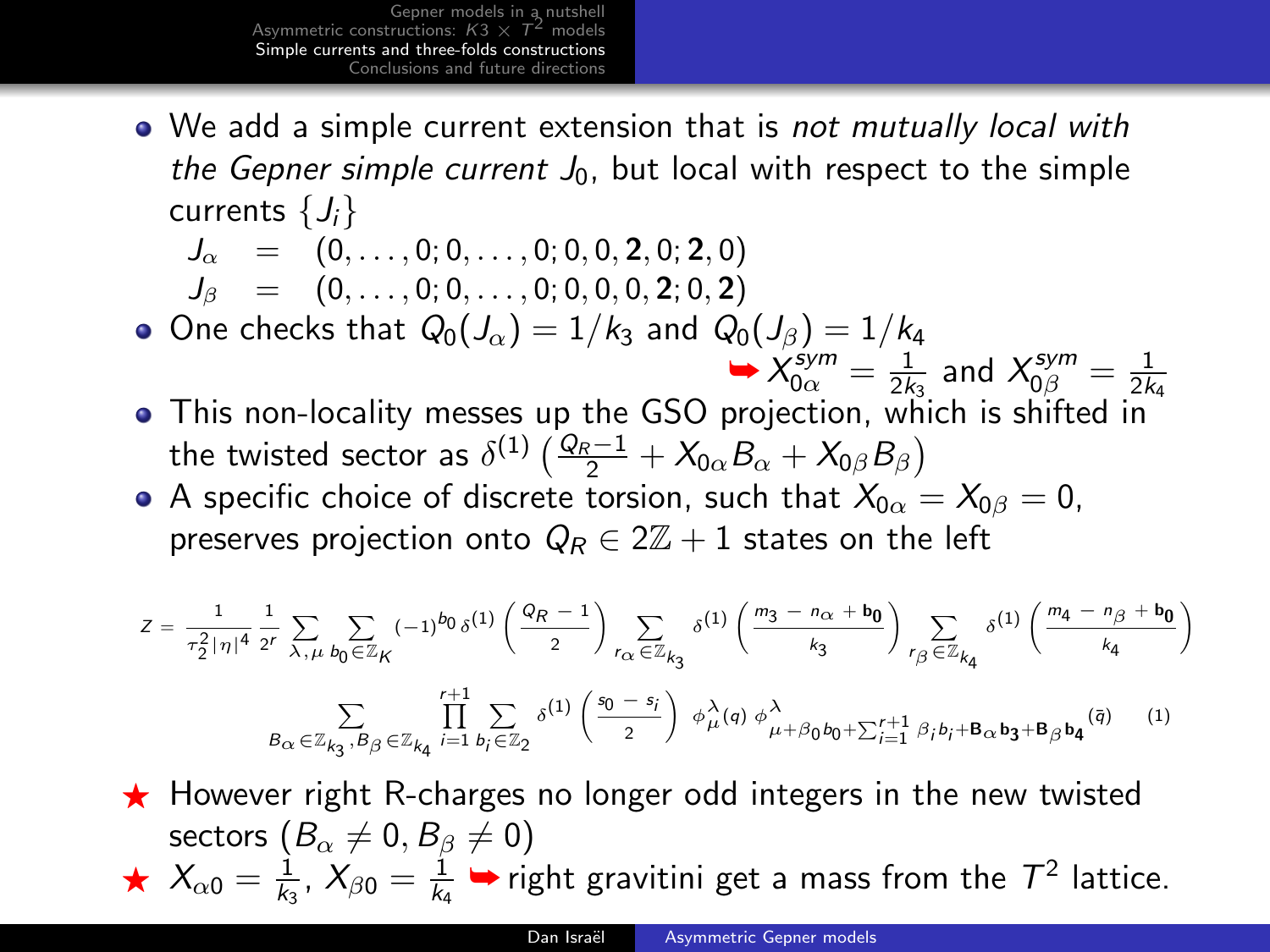## Asymmetric CY three-folds

Start with a Gepner model for a CY 3-fold. We also consider an extension with a simple current that is *not* mutually local with  $J_0$ 

$$
I=(j_1=0,\ldots,j_5=0;\,s_0=0,\ldots,s_5=0;\,m_1=\nu_1,\ldots,m_5=\nu_5)
$$

- Abelian group isomorphic to  $\mathbb{Z}_N$  with  $N=$  lcm  $\left(\frac{\text{lcm }(\nu_i,2k_i)}{\nu_i}\right)$  $\frac{\nu_i, 2k_i)}{\nu_i}$
- One checks that  $Q_0(I) = \frac{1}{2} \sum_i \frac{\nu_i}{k_i}$  mod 1
- As before one can restore the left GSO projection by adding a specific discrete torsion, giving a lower-triangular X-matrix with non-zero entries

$$
X_{II} = \frac{1}{4} \sum_{i} \frac{\nu_i^2}{k_i}
$$
,  $X_{I0} = \frac{1}{2} \sum_{i} \frac{\nu_i}{k_i}$ 

Defines a consistent model as long as  $\nu_i := 2\rho_i \in 2\mathbb{Z}$ ,  $i = 1, \ldots, 5$ .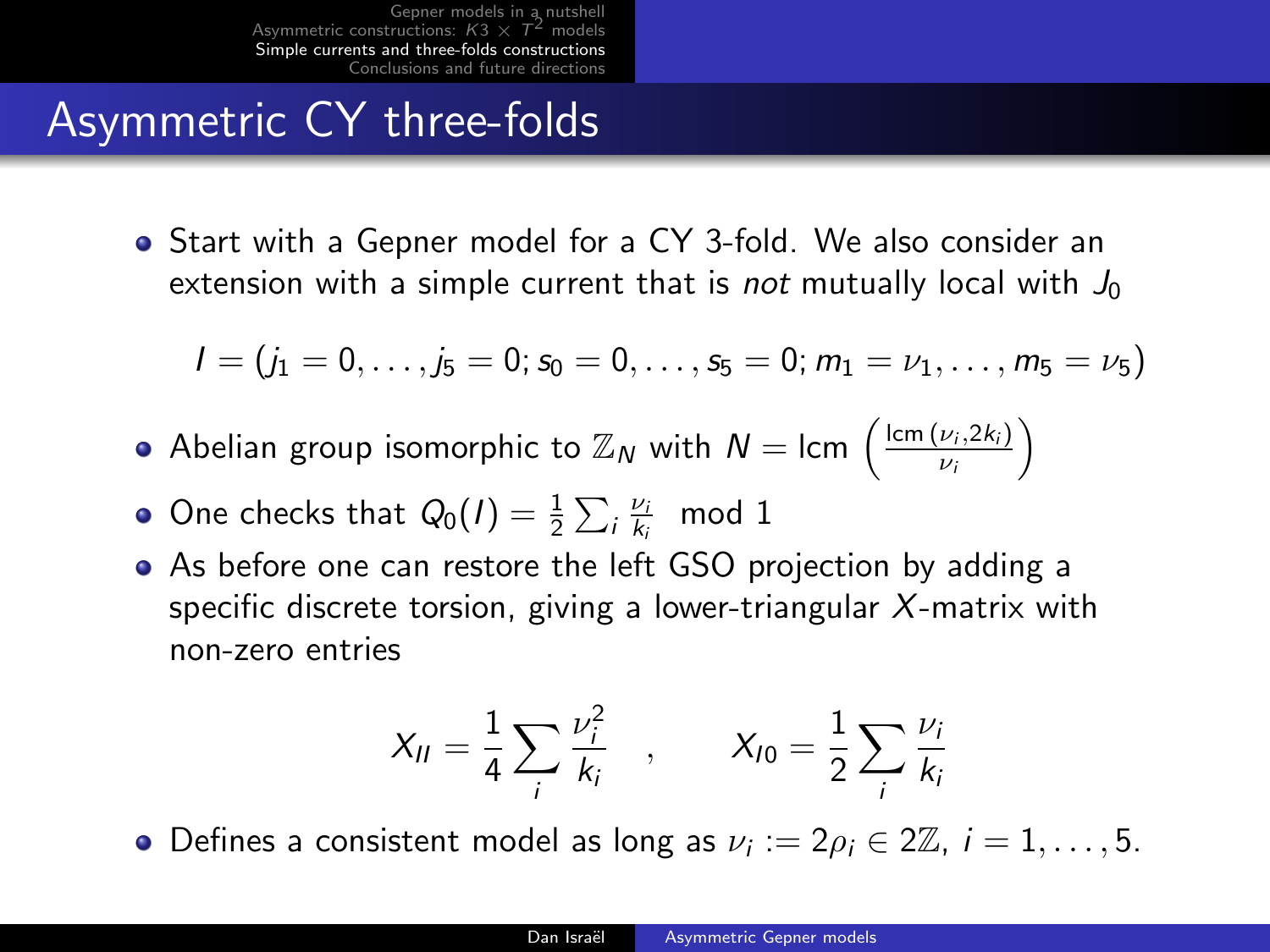The partition function for the  $CY<sub>3</sub>$  Gepner model extended with the simple current *I* reads then, with  $\beta_1 = (2\rho_1, \dots, 2\rho_5)$ 

Asymmetric  $CY<sub>3</sub>$  Gepner model

$$
Z = \frac{1}{\tau_2^2 |\eta|^2} \frac{1}{2^5} \sum_{\lambda,\mu} \sum_{b_0 \in \mathbb{Z}_K} (-1)^{b_0} \delta^{(1)}\left(\frac{Q_R - 1}{2}\right) \sum_{B \in \mathbb{Z}_N} \delta^{(1)}\left(\sum_{i=1}^r \frac{\rho_i(m_i + b_0 + \rho_i B)}{k_i}\right)
$$
  

$$
\prod_{i=1}^r \sum_{b_i \in \mathbb{Z}_2} \delta^{(1)}\left(\frac{s_0 - s_i}{2}\right) \Theta_{s_0,2}(q) \Theta_{s_0 + b_0 + \sum_i b_i,2}(\overline{q}) \phi_\mu^\lambda(q) \phi_{\mu + \beta_0 b_0 + \sum_{i=1}^{r+1} \beta_i b_i + \beta_i B}(\overline{q})
$$

- On the left there is still a projection onto states with odd integral R-charge  $\rightarrow$  one gravitino
- On the right the R-charge of a generic state is non-integer  $\overline{Q}_R = 1 + 2B \sum_{i=1}^r \frac{\rho_i}{k_i} \mod 2$
- The would-be massless 'right' gravitino would have  $2j_i = m_i = s_i = B = 0$  and  $b_0 = 1$  but the projection  $\sum_{i=1}^{r} \frac{\rho_i}{k_i} = 0$ mod 1 is not satisfied generically.
- $\star$  Type II compactifications with  $\mathcal{N}=1$  space-time susy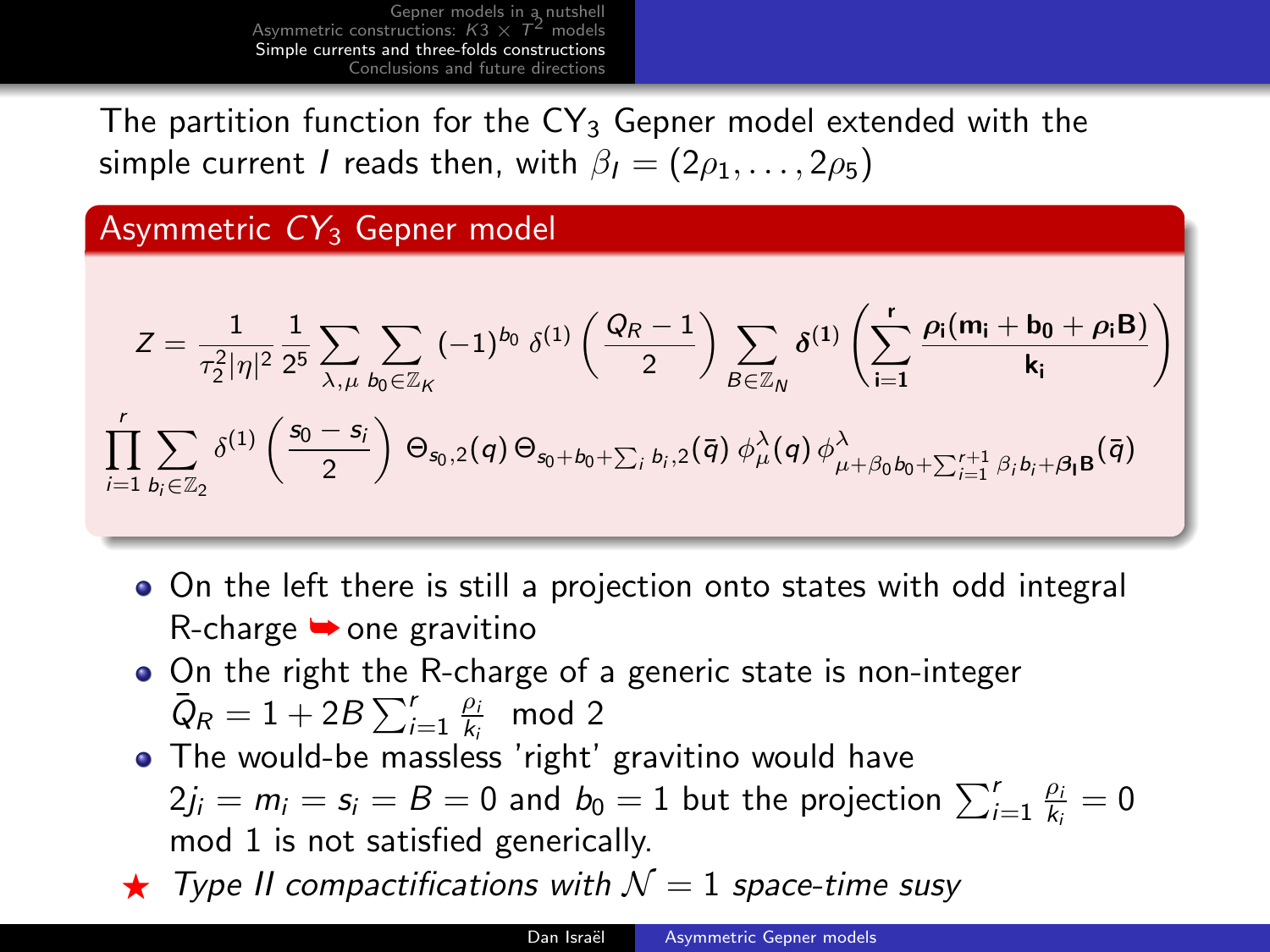### <span id="page-22-0"></span>[Conclusions and future directions](#page-22-0)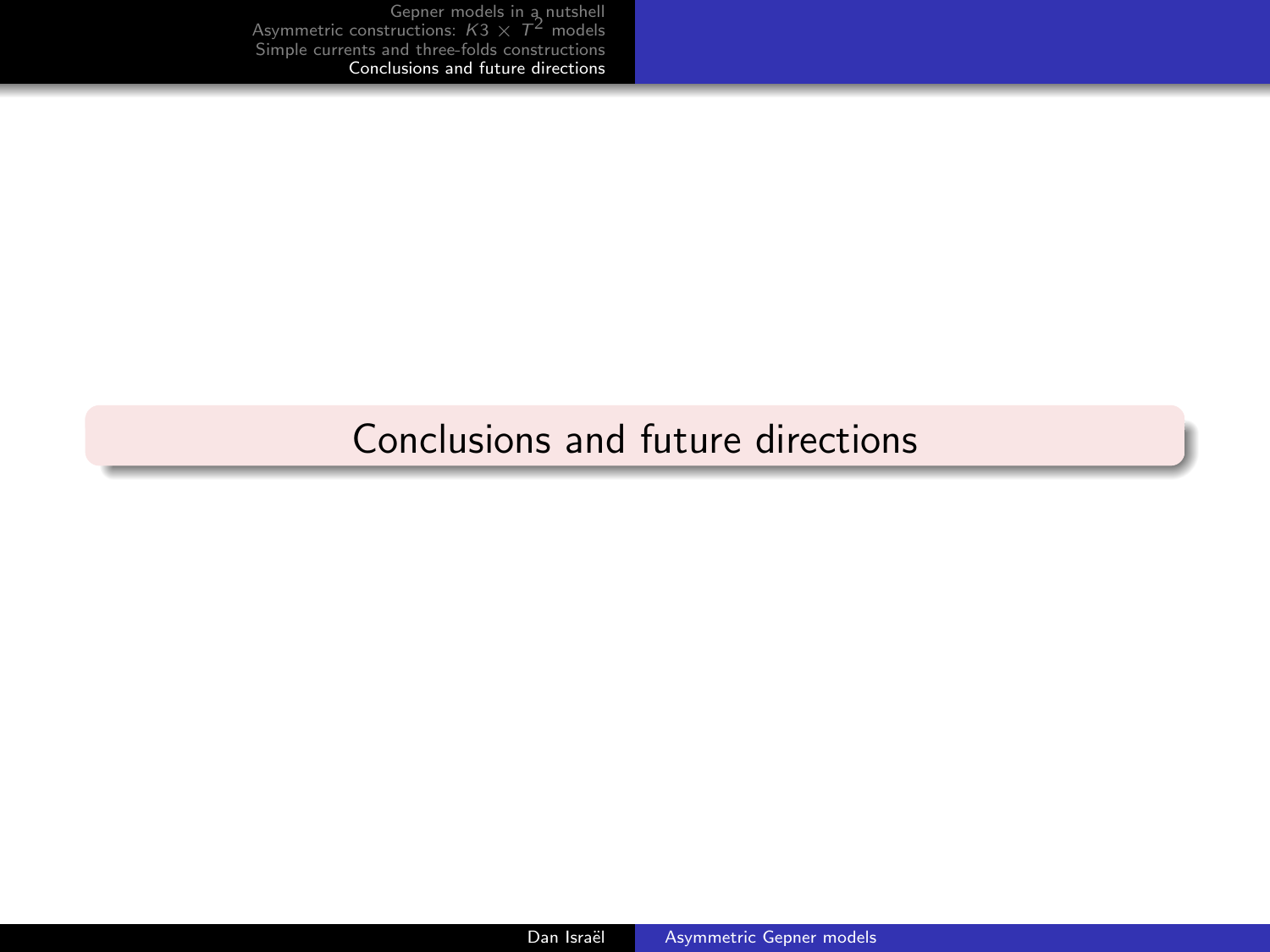# **Conclusions**

- Somewhat suprisingly, there were still unexplored corners of Gepner model constructions nearly 30 years after their discovery.
- The asymmetric Gepner model construction provides examples of type II vacua whose space-time supersymmetry comes only from the left-movers on the worldsheet
- It indicates, as argued earlier, that these compactifications cannot have a standard geometrical interpretation
- At least in the  $K3\times 7^2$  case (for which the relevant computations have been done) the (freely-acting) quotient lifts many, if not all, the moduli of the underlying CY compactification
- In these constructions, there are also no Ramond-Ramond fluxes available
- Standard orientifold compactifications (Pardisi-Sagniotti-Stanev open descendants) are not compatible with the discrete torsion